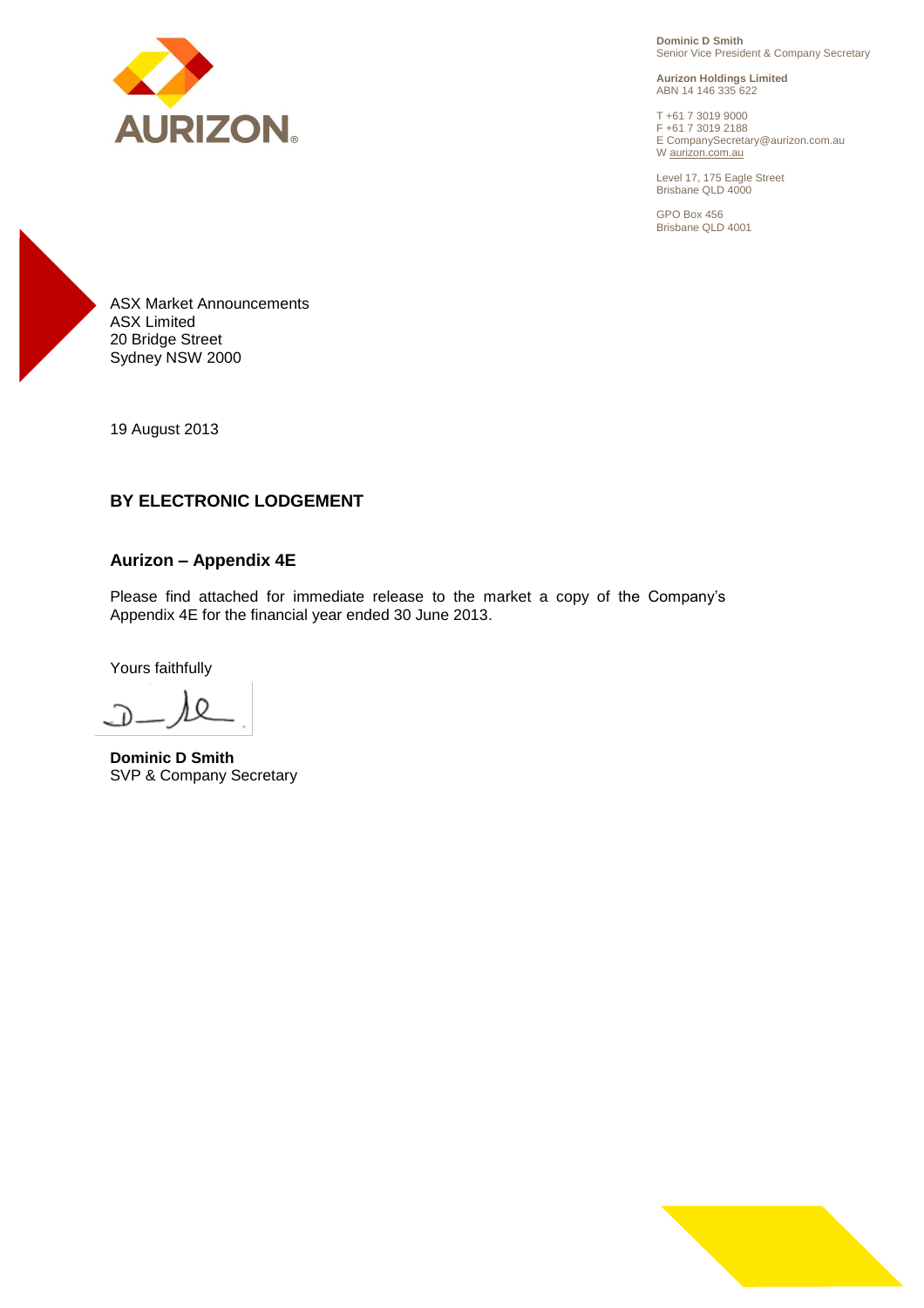# Aurizon Holdings Limited

Appendix 4E

Results for announcement to the Market on 19 August 2013 For the year ended 30 June 2013 Previous corresponding period (pcp) twelve months ended 30 June 2012



# Table of Contents

| 11 |
|----|
| 14 |
| 16 |
| 18 |

For further information please contact:

Investors: John Knowles, SVP Investor Relations T +61 7 3019 1525 / M 0419 893 491 Chris Vagg, Manager Investor Relations T +61 7 3019 9030 / M 0409 406 128 Media: Mark Hairsine, Manager External Relations T +61 7 3019 5708 / M 0418 877 574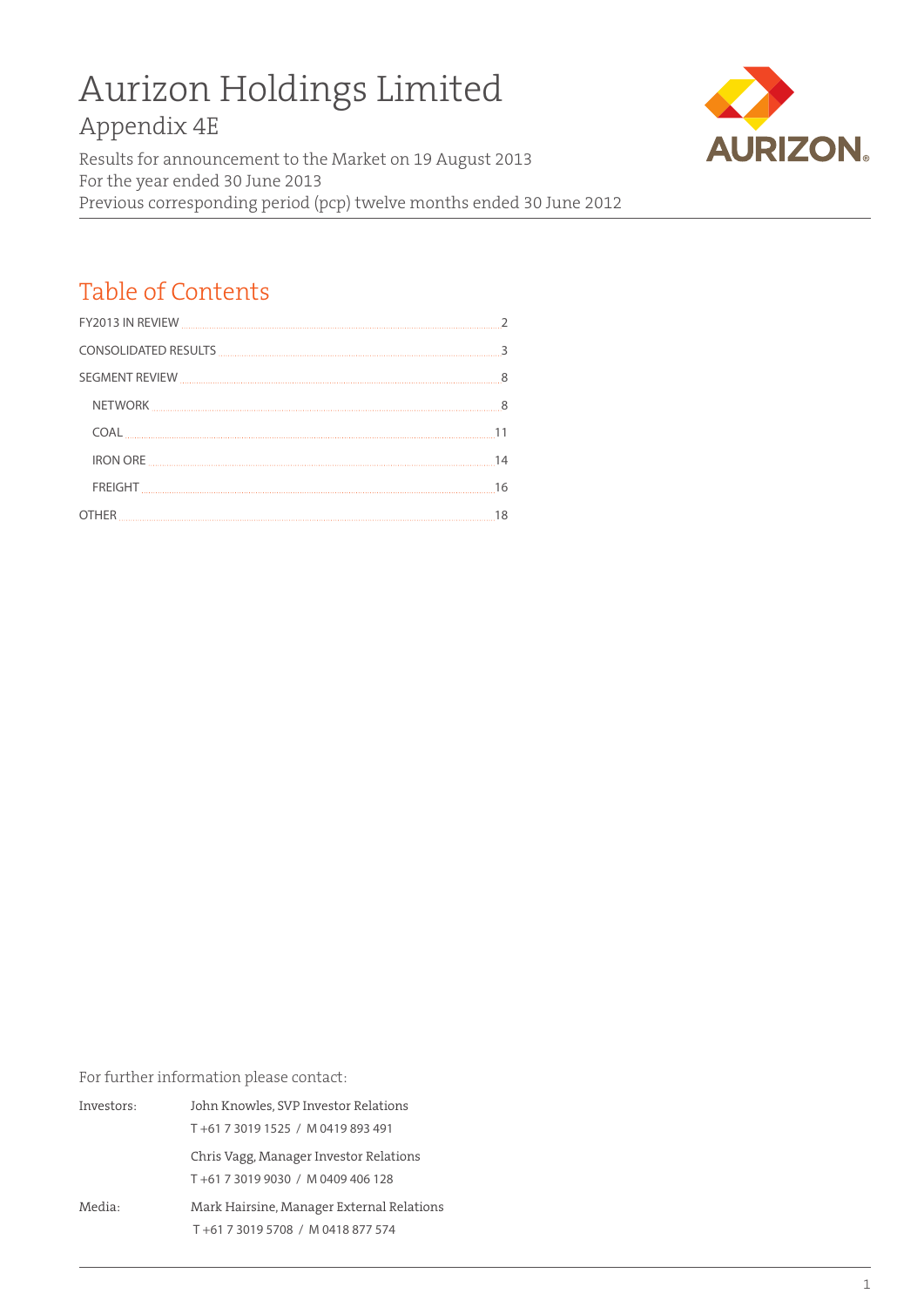# Appendix 4E

Aurizon Holdings Limited Results for announcement to the Market For the year ended 30 June 2013

# FY2013 IN REVIEW

#### Financial Headlines

| \$m\$                                       |                                        | FY2013 | <b>FY2012</b> | Variance %      |
|---------------------------------------------|----------------------------------------|--------|---------------|-----------------|
| <b>Total Revenue</b>                        |                                        | 3,766  | 3,536         | 7%              |
| EBIT                                        | - Statutory                            | 685    | 593           | 16%             |
|                                             | - Underlying <sup>(1)</sup>            | 754    | 584           | 29%             |
| <b>NPAT</b>                                 | - Statutory                            | 447    | 441           | $1\%$           |
|                                             | - Underlying                           | 487    | 420           | 16%             |
| Final Dividend (cps) <sup>(2)</sup>         |                                        | 8.2    | 4.6           | 78%             |
| Total Dividend (cps)                        |                                        | 12.3   | 8.3           | 48%             |
| Earnings per share <sup>(3)</sup>           | - Statutory                            | 19.8   | 18.1          | 9.4%            |
|                                             | - Underlying                           | 21.6   | 17.2          | 26%             |
| Operating Ratio <sup>(4)(5)</sup> (%)       |                                        | 79.8%  | 83.4%         | 3.6ppt          |
| Underlying EBITDA margin <sup>(5)</sup> (%) |                                        | 33.5%  | 29.7%         | 3.8ppt          |
| Underlying EBIT margin <sup>(5)</sup> (%)   |                                        | 20.2%  | 16.6%         | 3.6ppt          |
| Coal Volumes (mt)                           |                                        | 193.7  | 185.6         | 4%              |
| Iron Ore Volumes (mt)                       |                                        | 24.7   | 13.6          | 82%             |
|                                             | Gearing (net debt / net debt + equity) | 26.7%  | 13.1%         | $(13.6$ ppt $)$ |
| People                                      |                                        | 7,969  | 8,969         | $(11\%)$        |

Notes:

(1) Please refer to page 4 for a reconciliation of statutory to underlying EBIT

(2) The amount of Conduit Foreign Income for the dividend is nil

(3) Earnings per share calculated on weighted average number of shares on issue of 2,257,248,177 vs. 2,440,000,000 in FY2012

(4) Revenue restated to reflect reclassification of diesel fuel rebate i.e. previously classified as Other Income and now as a recovery of fuel expense (Note: Will be included as revenue for FY2015 and FY2016 operating ratio remuneration targets)

(5) Operating ratio and EBITDA and EBIT margins calculated using underlying revenue which excludes interest income and stamp duty refunds (\$3,736m in FY2013 and \$3,525m in FY2012)

# Highlights in FY2013

- Statutory EBIT up 16% to \$685m
- Underlying EBIT up 29% to \$754m, largely due to:
	- Ramp up of contracted tonnes in the Goonyella to Abbot Point Expansion (GAPE)
	- Significant increase in iron ore volumes, with operating ratio improving 11ppts to 72.8%
	- Improved revenue quality with 18% increase in coal tonnes hauled under new form contracts
	- Transformation benefits delivered in year of \$96m.
- FY2013 coal volumes of 193.7mt were within guidance and 4% up on FY2012. Queensland volumes were up 3% to 155.8mt whilst NSW volumes increased 12% to 37.9mt
- The Board has changed it's dividend guidance and increased the payout ratio from 50% to a range of 60 70%
- Final dividend payout ratio increased from 50% to 65% i.e. from 4.6cps to 8.2cps (90% franked). Record Date is 6 September 2013 and Payment Date is 23 September 2013
- Secured several coal haulage contacts in FY2013, totalling circa 120mtpa
- Continued significant improvements in safety approaching world class performance with 0.95 LTIFR and 4.90 MTIFR
- Completed major \$3.6bn refinancing including stand alone debt facilities to both Aurizon Group and Network
- • Network access undertaking (UT4) proposal submitted to Queensland Competition Authority (QCA) on 30 April 2013
- • Completed \$1.1bn share buy-back in November 2012 with Queensland Government shareholding reduced to 8.9%
- During FY2013 Aurizon commenced negotiations of 18 of its 19 Enterprise Agreements covering approximately 88% of the workforce

#### FY2014, including Outlook

- On 18 July 2013, held an investor day to highlight initiatives to achieve target 75% Operating Ratio (25% EBIT Margin) in respect of FY2015. The target cost reduction / productivity improvement is \$230m+ over two years
- Today, MD & CEO announced changes to his executive leadership team as part of the transformation program:
- • Ken Lewsey (EVP Business Development) and Greg Robinson (EVP Business Sustainability) will be leaving Aurizon
- Michael Carter will move from EVP Network to Strategy and Business Development. Alex Kummant will move from Strategy to EVP Network, with the transition to occur over the coming months.
- Our current expectations for FY2014 are for an increase:
- of approximately 5% in coal haulage volumes to a range of 200-205mt (vs. 193.7mt in FY2013)
	- in Iron Ore volumes towards the contracted level of 30mt (vs. 24.7mt in FY2013).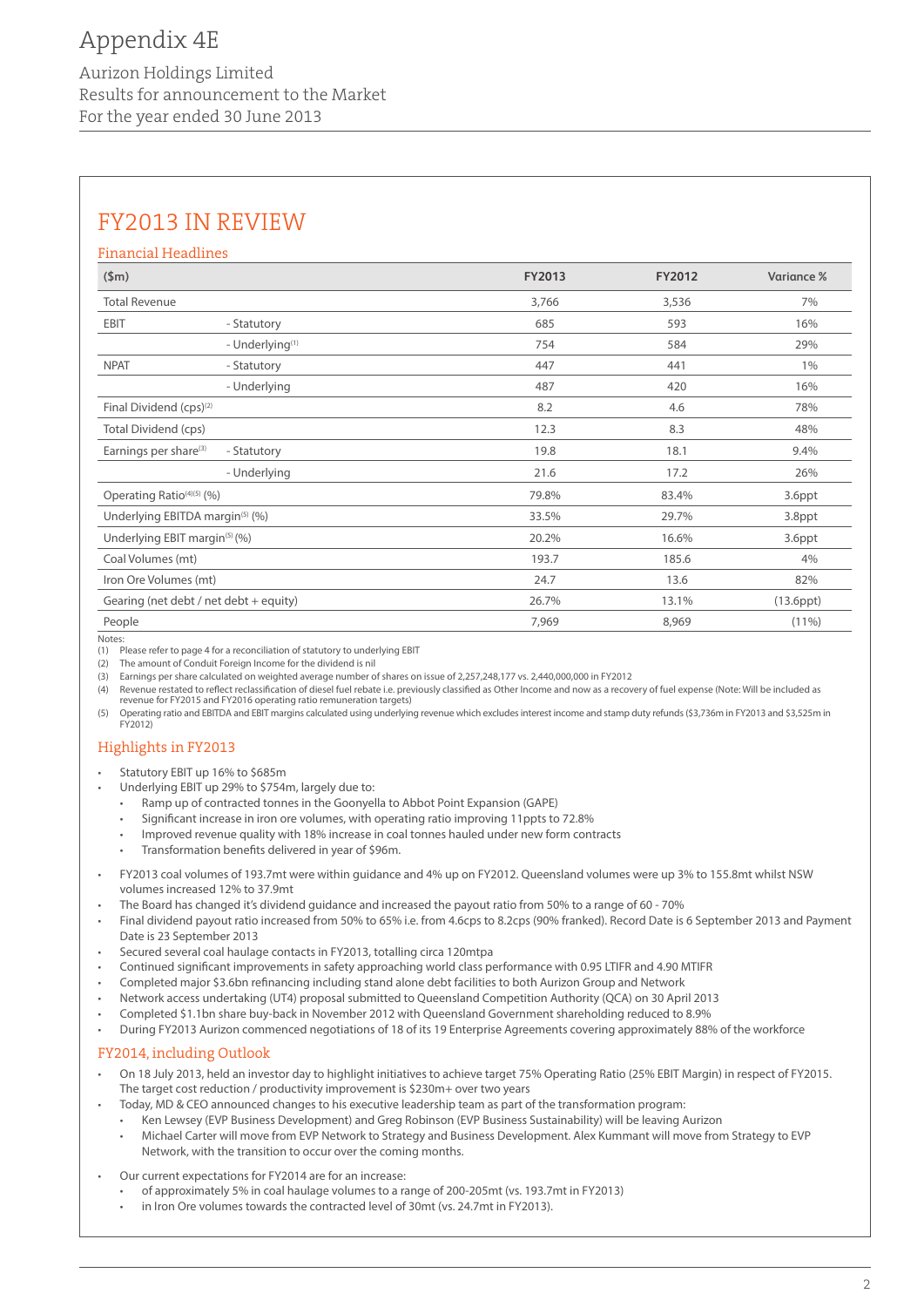# CONSOLIDATED RESULTS

### 1. Annual Comparison

#### Financial Summary

| \$m\$                                  |                             | FY2013  | FY2012   | Variance        |
|----------------------------------------|-----------------------------|---------|----------|-----------------|
| Total revenue                          |                             | 3,766   | 3,536    | 7%              |
| <b>EBITDA</b>                          | - Statutory                 | 1,182   | 1,057    | 12%             |
|                                        | - Underlying <sup>(1)</sup> | 1,251   | 1,048    | 19%             |
|                                        |                             |         |          |                 |
| <b>EBIT</b>                            | - Statutory                 | 685     | 593      | 16%             |
|                                        | - Underlying <sup>(1)</sup> | 754     | 584      | 29%             |
|                                        |                             |         |          |                 |
| <b>NPAT</b>                            | - Statutory                 | 447     | 441      | $1\%$           |
|                                        | - Underlying <sup>(1)</sup> | 487     | 420      | 16%             |
|                                        |                             |         |          |                 |
| Earnings Per Share <sup>(2)</sup>      | - Statutory                 | 19.8cps | 18.1 cps | 9.4%            |
|                                        | - Underlying                | 21.6cps | 17.2 cps | 26%             |
| ROIC(3)                                |                             | 8.0%    | 6.7%     | 1.3ppt          |
| Operating ratio                        |                             | 79.8%   | 83.4%    | 3.6ppt          |
| Cash flow from operating activities    |                             | 906     | 924      | (2%)            |
| Final Dividend per share (cps)         |                             | 8.2     | 4.6      | 78%             |
| Gearing (net debt / net debt + equity) |                             | 26.7%   | 13.1%    | $(13.6$ ppt $)$ |
| Net tangible assets per share (\$)     |                             | 3.0     | 3.0      | $0\%$           |

#### Other Operating Metrics

|                            | FY2013 | FY2012 | Variance |
|----------------------------|--------|--------|----------|
| Revenue / NTK (\$/000 NTK) | 55.8   | 56.0   | $0\%$    |
| Labour costs / Revenue     | 29.0%  | 32.0%  | 3.0ppt   |
| NTK / employee (MNTK)      | 8.4    | 7.0    | 20%      |
| Opex / NTK (\$/000 NTK)    | 44.5   | 46.7   | 5%       |
| NTK (bn)                   | 67.0   | 62.9   | 7%       |

#### Underlying EBIT by Segment

| \$m\$                         | FY2013 | FY2012 | Variance |
|-------------------------------|--------|--------|----------|
| Network                       | 424    | 334    | 27%      |
| Coal                          | 320    | 257    | 25%      |
| Iron Ore                      | 97     | 32     | 203%     |
| Freight                       | 23     | 68     | (66%)    |
| Unallocated <sup>(4)(5)</sup> | (110)  | (107)  | (3%)     |
| Group                         | 754    | 584    | 29%      |

(1) Please refer page 4 for a reconciliation between statutory and underlying earnings

(2) Earnings per share calculated on weighted average number of shares on issue of 2,257,248,177 vs 2,440,000,000 in pcp

(3) ROIC is defined as 12 month underlying EBIT divided by net working capital plus net PP&E plus AUC plus Gross Intangible Assets

(4) Items of revenue and expense of a corporate nature, ineffective hedging gains and losses, and discontinued operations within the Group including provision of overhaul and maintenance services to external customers

(5) Note that some numbers in this document may not match the financial statements due to rounding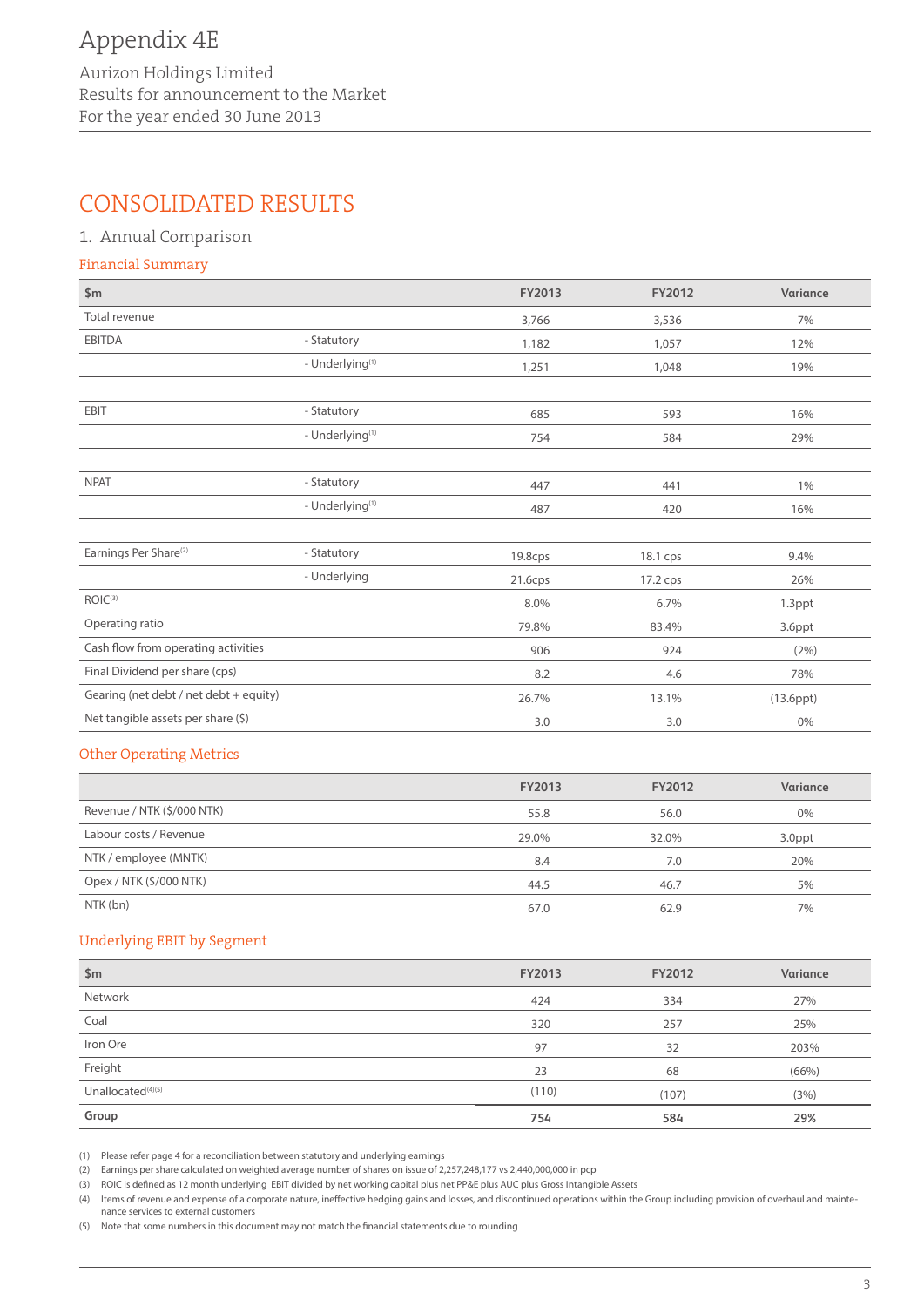# Appendix 4E Aurizon Holdings Limited

Results for announcement to the Market For the year ended 30 June 2013

### Variance Analysis - Annual

Underlying EBIT increased \$170m or 29% from FY2012 to FY2013, largely due to:

- • A net increase of \$155m from volume growth and new business:
	- \$87m increase in the GAPE EBITDA due to the ramp up in contracted tonnes
	- \$80m increase in Iron Ore EBITDA due to a significant increase in volumes as mine capacity ramps up
	- \$25m increase in Coal EBITDA due to an additional 8mt hauled
	- \$37m decrease in Freight EBITDA due principally to the loss of the Consolidated Bulk Handling (CBH) grain contract in October 2012.
- A net increase of \$78m in revenue quality as follows:
	- \$62m benefit from Network representing the increase in the Maximum Allowable Revenue (MAR) and the FY2011 revenue cap recovery partly offset by increased traction costs associated with higher electric volume
	- • \$47m benefit from Coal revenue quality from improved rate (\$13m) and lower net Take or Pay expense (\$34m)
	- \$31m decrease in Freight earnings principally from lower payments for the Transport Services Contract (TSC) in Queensland.
- A net benefit of \$96m from transformation initiatives as follows:
	- • \$66m benefit from the Voluntary Redundancy Program (VRP) that was announced June 2012. 960 people accepted a voluntary redundancy with 921 people having left by 30 June 2013. We estimate the VRP will generate an annual benefit of \$85 - \$90m
	- \$12m benefit from the consolidation of the Brisbane office portfolio and other procurement improvements
	- \$11m in lower Intermodal and maintenance consumable expenses
	- \$7m benefit from longer trains and increased payloads implemented in the Hunter Valley and Newlands. This is principally due to savings in fuel and train crews.
- A net increase in operating and other expenses of \$119m including:
	- • \$43m increase in employee benefits due to escalation (Note: \$66m benefit from the VRP is before inflation)
	- \$39m in cost escalation across all other operating costs excluding employee benefits
	- • \$33m increase in depreciation expense, principally from Network (full year inclusion of GAPE) and Iron Ore
- Costs of transformation of \$29m as follows:
	- \$16m in costs associated with delivering transformation initiatives (not including VRP)
	- \$13m in net costs associated with the closure of the Redbank wagon workshop during 1H FY2013
- \$11m in Network repair costs (net of insurance and capitalised expenses) relating to the flood and derailment events of early CY2013.

#### Reconciliation to Statutory Earnings

Underlying earnings is a non-statutory measure and is the primary reporting measure used by Management and the Group's chief operating decision making bodies for the purposes of managing and assessing financial performance of the business. Underlying earnings is derived by adjusting statutory earnings for significant items as noted in the following table:

| \$m\$                                       | 2HFY2013 | 1HFY2013 | <b>FY2013</b> | FY2012                   |
|---------------------------------------------|----------|----------|---------------|--------------------------|
| <b>Underlying EBIT</b>                      | 398      | 356      | 754           | 584                      |
| Significant items                           |          |          |               |                          |
| Voluntary Redundancy Program <sup>(1)</sup> | (8)      | (88)     | (96)          | $\overline{\phantom{a}}$ |
| Stamp Duty <sup>(2)</sup>                   | 27       |          | 27            | 9                        |
| <b>Statutory EBIT</b>                       | 417      | 268      | 685           | 593                      |
| Net Finance Costs <sup>(3)</sup>            | (61)     | (42)     | (103)         | (39)                     |
| <b>Statutory PBT</b>                        | 356      | 226      | 582           | 554                      |
| <b>Taxation Expense</b>                     | (85)     | (50)     | (135)         | (113)                    |
| <b>Statutory NPAT</b>                       | 271      | 176      | 447           | 441                      |

(1) A voluntary redundancy program was undertaken during the period which resulted in 960 employees accepting the offer at a cost of \$96m. 921 employees had left the business by 30 June 2013

(2) Stamp duty was paid in 2006 in relation to acquisition of Australian Railroad Group, recovered in FY2013 on successful appeal to Supreme Court of WA

(3) Increase in FY2013 net financing costs is largely due to increased borrowings to fund share buy-back in November 2012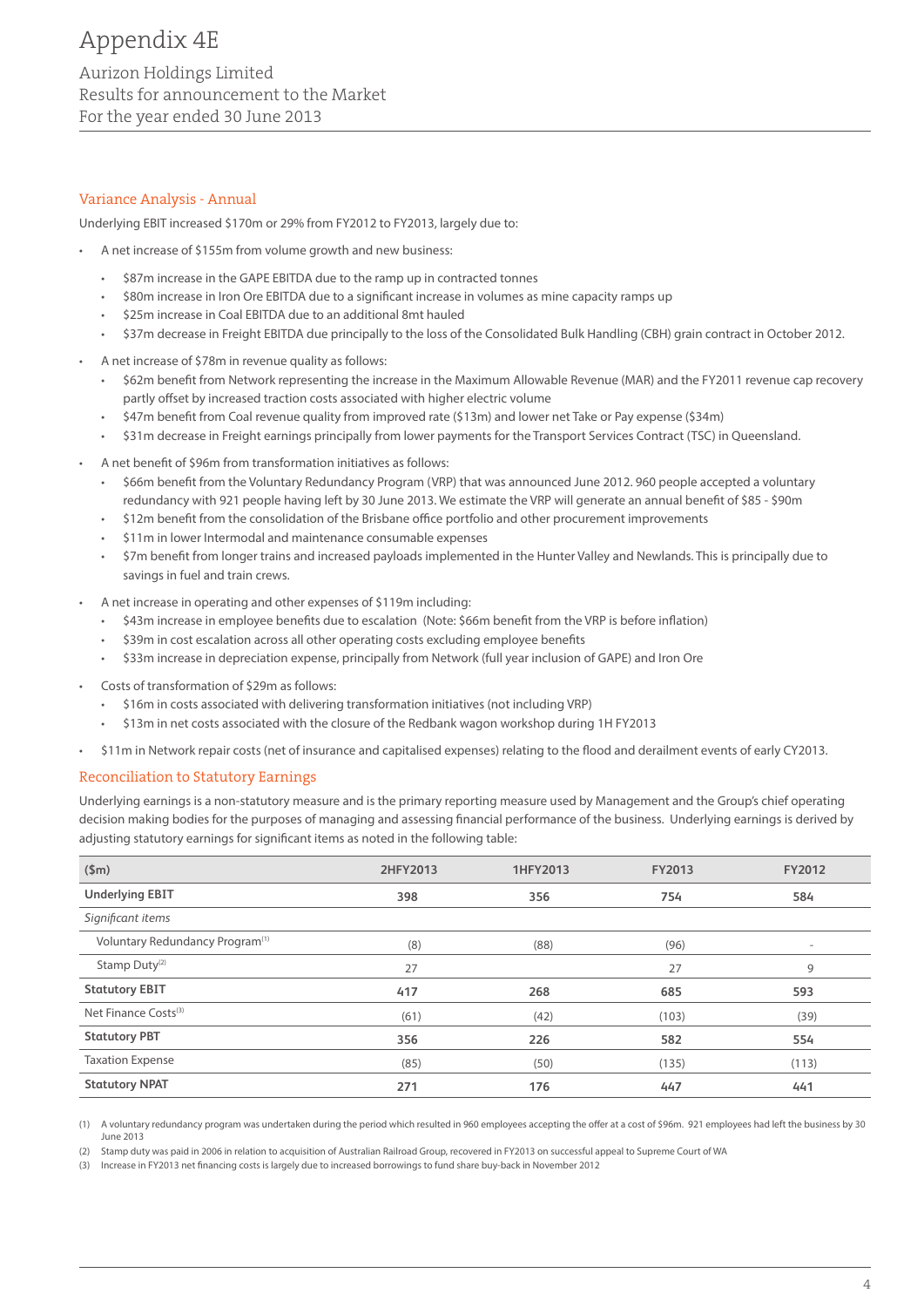# 2. Other Financial Information

Cash Flow

| \$m                                                              | FY2013   | FY2012   |
|------------------------------------------------------------------|----------|----------|
| <b>Statutory EBITDA</b>                                          | 1,182    | 1,057    |
| Working capital movement                                         | (57)     | (73)     |
| Other                                                            | (76)     | 18       |
| <b>Cash from operations</b>                                      | 1,049    | 1,002    |
| Net finance costs                                                | (112)    | (78)     |
| Income taxes paid                                                | (31)     | $\Omega$ |
| Net operating cash flows                                         | 906      | 924      |
| Cash flows from investing activities                             |          |          |
| Proceeds from sale of PPE                                        | 49       | 46       |
| Payments for PPE                                                 | (944)    | (1, 156) |
| Net (payments for) / distributions from investment in associates | 4        | (41)     |
| Net cash (outflow) from investing activities                     | (891)    | (1, 151) |
| Cash flows from financing activities                             |          |          |
| Net proceeds from borrowings                                     | 1,306    | 390      |
| Payment for share buy-back and share based payments              | (1, 112) | 0        |
| Dividends paid to Company shareholders                           | (200)    | (181)    |
| Net cash (outflow) / inflow from financing activities            | (6)      | 209      |
| Net increase / (decrease) in cash                                | 9        | (18)     |

Net operating cash flows decreased from \$924m to \$906m, largely due to:

- Statutory EBITDA of \$1,182m which includes \$96m in VRP costs<sup>(1)</sup> and \$27m in stamp duty refund
- Working capital cash outflow of \$57m comprised of:
	- Increase in trade receivables (cash outflow) of \$32m, reflecting higher revenue / billings in Q4 FY2013
	- Decrease in trade & other payables (cash outflow) of \$29m, driven mainly by lower headcount and the timing of pay runs
	- Decrease in current inventories (cash inflow) of \$4m.
- • Other operating cash outflows of \$76m principally comprised of \$28m in non cash amortisation of prepaid access facilitation charge revenue, \$18m reduction in other provisions and \$10m increase in non current inventories
- Net finance costs of \$112m, reflecting increase in borrowings
- • Tax paid of \$31m, reflecting Aurizon moving into a tax payable position during 2013.
- Net cash outflows from investing activities decreased from \$1,151m to \$891m, largely due to:
	- • Proceeds from the sale of rollingstock and surplus property of \$49m
	- • Capital expenditure of \$944m during the period, predominantly on the Wiggins Island and Hay Point projects. As the GAPE project was commissioned in FY2012, there was minimal spend in FY2013, resulting in lower expenditure compared to FY2012.
- Net cash outflows from financing activities decreased from \$209m inflow to a \$6m outflow, largely due to:
	- Net proceeds on borrowings of \$1,306m principally to fund the share buy-back
	- Share buy-back and share based payments of \$1,112m
	- • Dividends paid to shareholders of \$200m.

(1) Note that total VRP cash cost for the year was \$138m when including associated annual and long service leave entitlement pay outs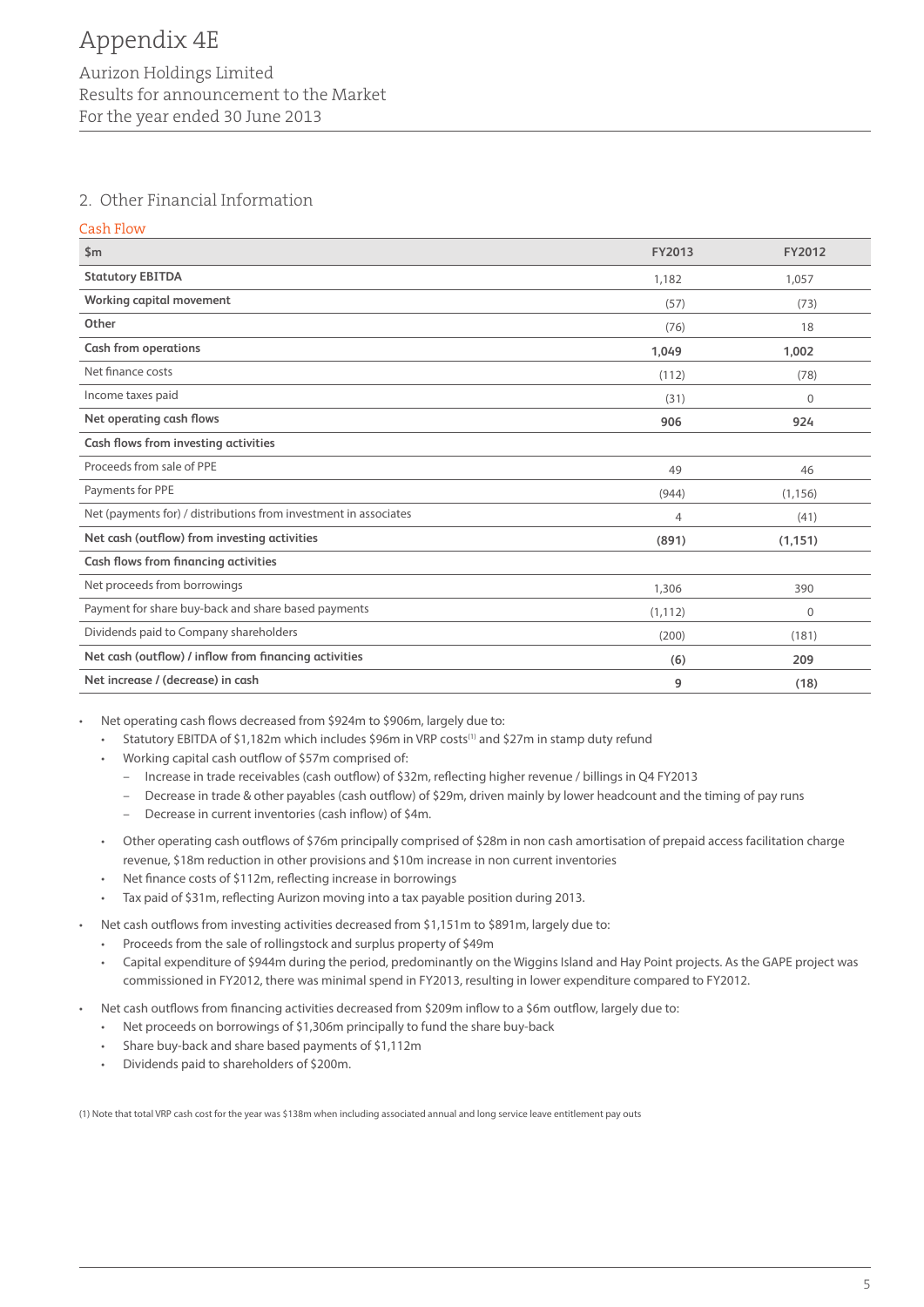# Appendix 4E

## Aurizon Holdings Limited Results for announcement to the Market For the year ended 30 June 2013

#### Balance Sheet

| As at $(\mathsf{Sm})$                     | 30 June 2013 | 31 December 2012 | 30 June 2012 |
|-------------------------------------------|--------------|------------------|--------------|
| Total current assets                      | 933          | 854              | 880          |
| Property, plant & equipment               | 9,473        | 9,281            | 9,037        |
| Other non-current assets                  | 113          | 118              | 104          |
| <b>Total Assets</b>                       | 10,519       | 10,253           | 10,021       |
| Total current liabilities                 | (791)        | (766)            | (768)        |
| Total borrowings                          | (2,479)      | (2,440)          | (1,202)      |
| Other non-current liabilities             | (753)        | (743)            | (757)        |
| <b>Total Liabilities</b>                  | (4,023)      | (3,949)          | (2,727)      |
| <b>Net Assets</b>                         | 6,496        | 6,304            | 7,294        |
| Gearing (net debt / net debt plus equity) | 26.7%        | 27.8%            | 13.1%        |

Total current assets have increased by \$53m since 30 June 2012 largely due to:

- • Increase in trade and other receivables of \$32m, due to higher revenue
- Increase in other current assets of \$21m, due mainly to an increase in assets held for sale, reflecting the pursuit of transformation initiatives.
- Total non current assets have increased by \$445m largely due to:
	- • Increase in property, plant & equipment of \$436m, representing capital spend of \$981m (major projects include Wiggins Island Rail Project and the Hay Point Expansion), offset by depreciation of \$496m.
- Total current liabilities have increased by \$23m largely due to:
	- • Reduction in trade & other payables of \$29m, due to reduced labour accruals arising from lower headcount and timing of pay runs
	- Reduction in provisions of \$12m, due to lower headcount and active leave management
	- • Increase in other current liabilities of \$67m, which mostly relates to an increase in Aurizon's income tax liability of \$60m.
- Total non current liabilities have increased by \$1,273m largely due to:
	- Increase in non current borrowings of \$1,277m, principally due to funding of the share buy-back
	- Increase in net deferred tax liabilities of \$45m
	- Decrease in other non current liabilities of \$49m, due mainly to the amortisation of Access Facilitation Deeds within the Network business.

#### Dividend

The Board has changed the company's dividend guidance, with the dividend pay-out ratio increasing from 50% to a range of 60 - 70%.

#### Funding

Gearing (net debt / net debt plus equity) increased from 13% to 27% year on year, principally due to the funding of the share buy-back completed in November 2012. The credit rating remains stable at BBB+/Baa1.

Interest cost on drawn debt reduced to 5.1% for FY2013 (from 6.1% in FY2012).

The company recently completed a major refinancing program, with the \$3.6bn syndicated facility providing stand alone debt facilities at both Aurizon Group (through its finance vehicle Aurizon Finance Pty Ltd) and Aurizon Network Pty Ltd (a wholly owned subsidiary), creating a transparent and sustainable financial structure with debt placed appropriately against the regulated Central Queensland Coal Network and the ability to further diversify funding sources.

#### Tax

Income tax expense for FY2013 was \$135.4m, reflecting an effective tax rate of 23.3%. The cash tax rate for FY2013 was 15%. The income tax rate for FY2014 is expected to be in the range of 28%-30%.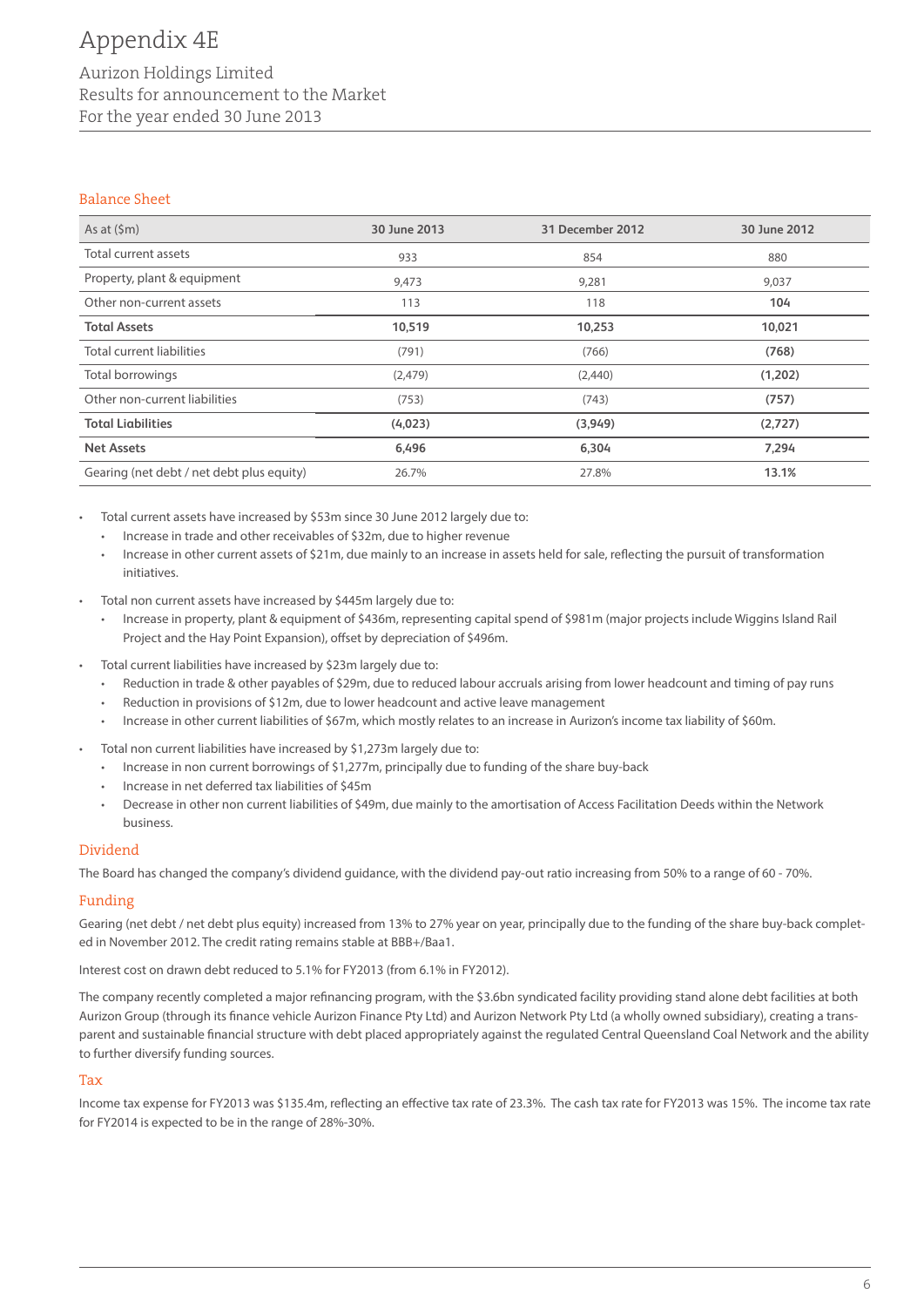# Aurizon Holdings Limited Results for announcement to the Market For the year ended 30 June 2013

# 3. Half Year Comparison

| \$m\$                                  |                             | 2HFY2013 | 1HFY2013 | Variance<br>2H13 vs. 1H13 |
|----------------------------------------|-----------------------------|----------|----------|---------------------------|
| Total revenue                          |                             | 1,887    | 1,879    | $0\%$                     |
| <b>EBITDA</b>                          | - Statutory                 | 668      | 514      | 30%                       |
|                                        | - Underlying <sup>(1)</sup> | 649      | 602      | 8%                        |
|                                        |                             |          |          |                           |
| EBIT                                   | - Statutory                 | 417      | 268      | 56%                       |
|                                        | - Underlying <sup>(1)</sup> | 398      | 356      | 12%                       |
|                                        |                             |          |          |                           |
| <b>NPAT</b>                            | - Statutory                 | 271      | 176      | 54%                       |
|                                        | - Underlying <sup>(1)</sup> | 265      | 222      | 19%                       |
|                                        |                             |          |          |                           |
| Earnings Per Share <sup>(2)</sup>      | - Statutory                 | 12.7     | 7.4      | 72%                       |
|                                        | - Underlying                | 12.4     | 9.4      | 32%                       |
|                                        |                             |          |          |                           |
| ROIC <sup>(3)</sup>                    |                             | 8.0%     | 7.5%     | $0.5$ ppt                 |
| Operating ratio                        |                             | 78.6%    | 81.0%    | 2.4ppt                    |
| Gearing (net debt / net debt + equity) |                             | 26.7%    | 27.8%    | 1.1ppt                    |
| Net tangible assets per share (\$)     |                             | 3.0      | 2.9      | 3%                        |

#### Other Operating Metrics

|                            | 2HFY2013 | 1HFY2013 | Variance<br>2H13 vs. 1H13 |
|----------------------------|----------|----------|---------------------------|
| Revenue / NTK (\$/000 NTK) | 55.5     | 56.0     | $(1\%)$                   |
| Labour costs / Revenue     | 28.0%    | 30.0%    | 2.0ppt                    |
| NTK / employee (MNTK)      | 8.4      | 8.4      | $0\%$                     |
| Opex / NTK (\$/000 NTK)    | 43.6     | 45.4     | 4%                        |
| NTK (bn)                   | 33.5     | 33.5     | $0\%$                     |

# Underlying EBIT by segment

| \$m\$                      | 2HFY2013 | 1HFY2013 | Variance<br>2H13 vs. 1H13 |
|----------------------------|----------|----------|---------------------------|
| Network                    | 198      | 226      | (12%)                     |
| Coal                       | 178      | 142      | 25%                       |
| Iron Ore                   | 52       | 45       | 16%                       |
| Freight                    | 18       |          | 260%                      |
| Unallocated <sup>(4)</sup> | (48)     | (62)     | 23%                       |
| Group                      | 398      | 356      | 12%                       |

(1) Please refer page 4 for a reconciliation between statutory and underlying earnings

(2) Earnings per share calculated on weighted average number of shares on issue of 2,137,284,503 in 2H FY2013 and 2,375,255,921 in 1H FY2013

(3) ROIC is defined as 12 month underlying EBIT divided by net working capital plus net PP&E plus AUC plus Gross Intangible Assets

(4) Items of revenue and expense of a corporate nature, ineffective hedging gains and losses, and discontinued operations within the Group including provision of overhaul and maintenance services to external customers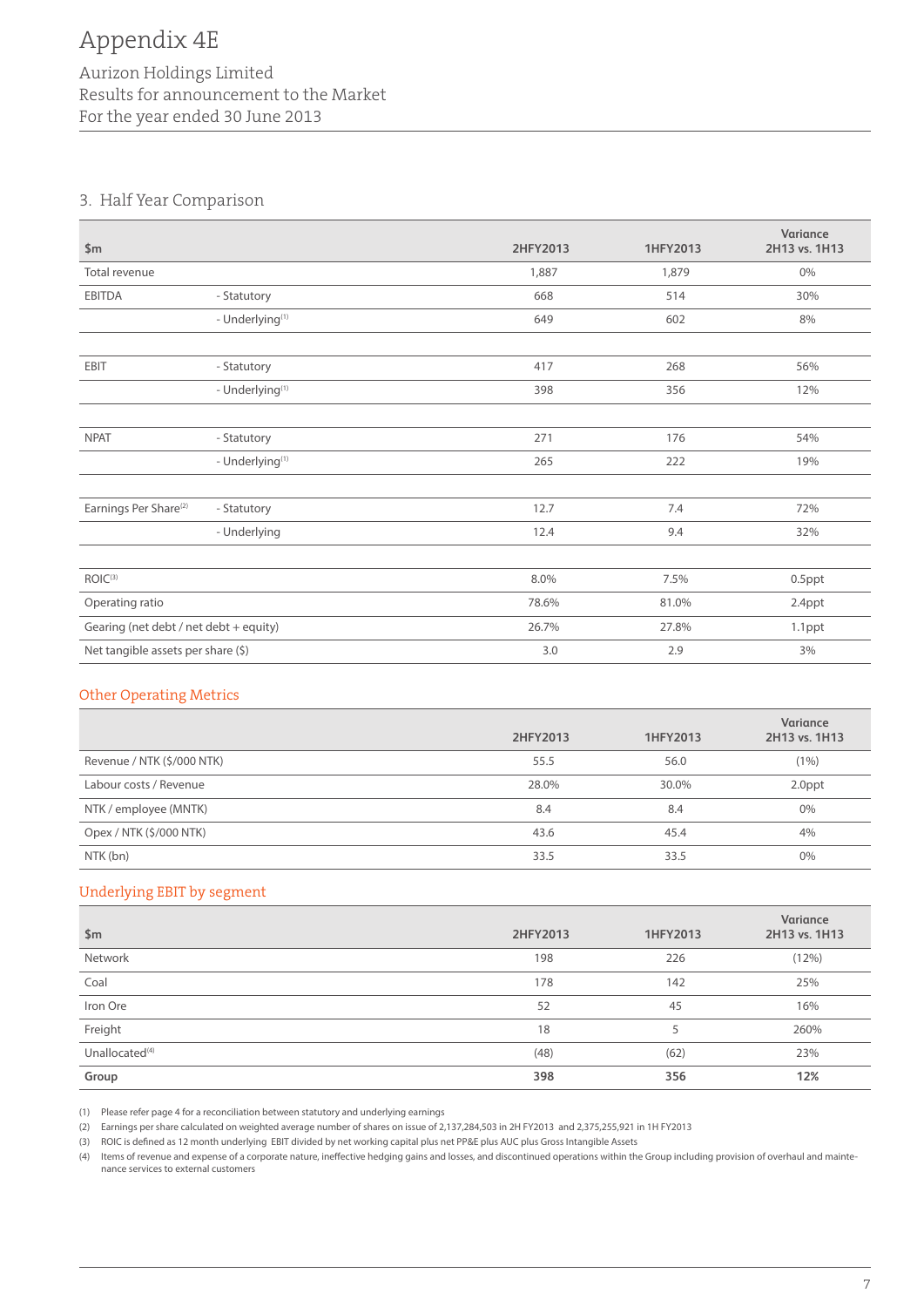# SEGMENT REVIEW

### Network

Aurizon Network operates the 2,670 kilometre Central Queensland Coal Network (CQCN). The open access network is the largest coal rail network in Australia and one of the country's most complex, connecting multiple customers from more than 50 mines to four ports. The CQCN includes four major coal systems the Moura, Blackwater, Goonyella and Newlands.

#### Network Financial Summary

| \$m\$                                 | FY2013 | FY2012 | Variance |
|---------------------------------------|--------|--------|----------|
| <b>Total Revenue</b>                  | 1,058  | 920    | 15%      |
| Access<br>$-$                         | 921    | 744    | 24%      |
| Services<br>$-$                       | 90     | 126    | (29%)    |
| Other<br>$-$                          | 47     | 50     | (6%)     |
| Operating costs                       | (435)  | (401)  | (8%)     |
| <b>EBITDA</b>                         | 623    | 519    | 20%      |
| <b>EBITDA</b> margin                  | 58.9%  | 56.4%  | 2.5ppt   |
| Depreciation and amortisation expense | (199)  | (185)  | (8%)     |
| <b>Underlying EBIT</b>                | 424    | 334    | 27%      |
| Operating ratio                       | 59.9%  | 63.7%  | 3.8ppt   |

| \$m\$                                 | 2H<br><b>FY2013</b> | 1H<br>FY2013 | Variance<br>2H13 vs. 1H13 |
|---------------------------------------|---------------------|--------------|---------------------------|
| <b>Total Revenue</b>                  | 525                 | 533          | (2%)                      |
| Access<br>$ \,$                       | 451                 | 470          | (4% )                     |
| Services<br>$-$                       | 46                  | 44           | 5%                        |
| Other<br>$-$                          | 28                  | 19           | 47%                       |
| Operating costs                       | (228)               | (207)        | $(10\%)$                  |
| <b>EBITDA</b>                         | 297                 | 326          | (9% )                     |
| <b>EBITDA Margin</b>                  | 56.6%               | 61.1%        | $(4.5$ ppt $)$            |
| Depreciation and amortisation expense | (99)                | (100)        | $1\%$                     |
| <b>Underlying EBIT</b>                | 198                 | 226          | (12%)                     |
| <b>Operating Ratio</b>                | 62.3%               | 57.6%        | (4.7 <sub>ppt</sub> )     |

# Network Operating Metrics

|                                 | 2HFY2013 | 1HFY2013 | FY2013 | FY2012 |
|---------------------------------|----------|----------|--------|--------|
| Tonnes (million)                | 92.3     | 90.0     | 182.3  | 166.7  |
| NTK (billion)                   | 22.6     | 22.1     | 44.7   | 41.2   |
| Access revenue/NTK (\$/000 NTK) | 19.9     | 21.3     | 20.6   | 18.1   |
| Maintenance/NTK (\$/000 NTK)    | 2.5      | 2.6      | 2.5    | 2.6    |
| Opex / NTK (\$/000 NTK)         | 14.5     | 13.9     | 14.2   | 14.2   |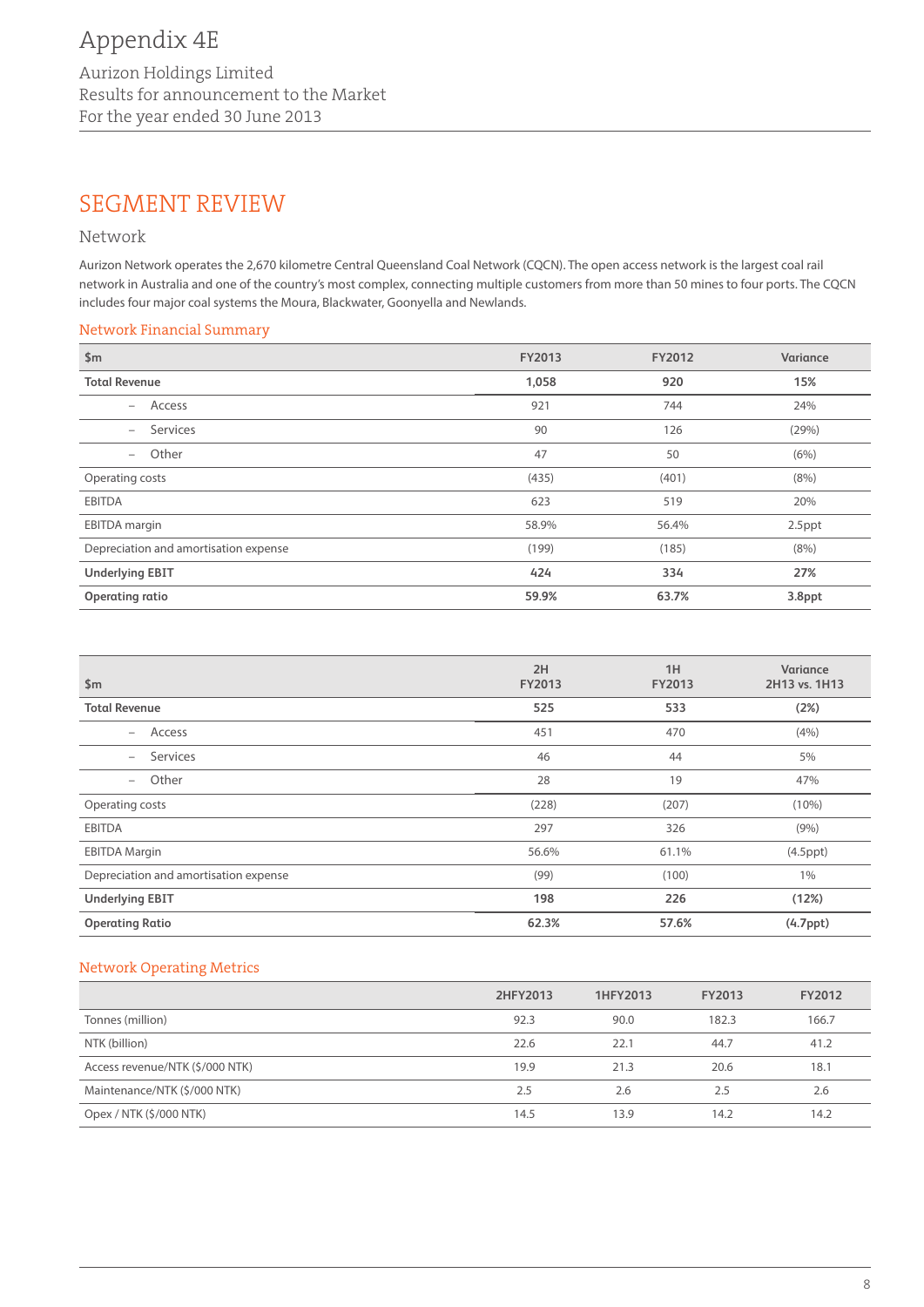# Appendix 4E

# Aurizon Holdings Limited Results for announcement to the Market For the year ended 30 June 2013

#### Network Performance Overview

The Network business had a material increase in throughput to 182.3mt, an increase of 9% on last year's volumes. This represented the second largest year ever in tonnage throughput across the CQCN combined with major improvements in safety performance. The substantial capital programme continued on time and on budget with major progress on the Wiggins Island and Hay Point expansion projects. Whilst flooding during early CY2013 has had some impact on Network volumes and costs, overall earnings substantially increased and further recoveries of flood costs and revenue cap arrangements will occur in future years. Transformation is building momentum with major restructuring throughout the year including refinancing Aurizon's debt facilities, significant reductions in staff numbers allowing for improving efficiency and flexible cost structures, growing momentum in the asset renewal programme, and increasing technology applications for world class maintenance and Network utilisation. The year has also included a substantial regulatory programme and engagement with customers including the major submission for the proposed new access undertaking.

#### Network Variance Analysis - Annual

The \$90m, or 27% increase in underlying EBIT from FY2012 to FY2013 was largely due to:

- • A net increase in revenue of \$138m comprising the following major items:
	- \$87m attributable to increased Access Revenue from a full year contribution from GAPE
	- \$59m from the inclusion of FY2011 Revenue Cap (inclusive of \$10m interest) recovered in FY2013 via higher reference tariff charges
	- \$29m increase attributable to the year on year increase in Maximum Allowable Revenue (MAR)
	- • \$36m decrease in Services revenue due to the completion of construction works for third parties.
- A net increase in operating costs of \$34m comprising the following major items:
	- \$26m increase in traction costs from the new Blackwater Feeder stations and associated increased electric traffic
	- \$8m for flood rectification costs net of capitalised flood repairs. Recovery of costs will occur via tariffs in FY2014.
- A net increase in depreciation of \$14m, with \$13m attributable to a full years impact of GAPE.

#### Network Variance Analysis - Half on Half

The \$28m, or 12% decrease in underlying EBIT from 1H FY2013 to 2H FY2013 was largely due to:

- A net decrease in revenue of \$8m comprising the following major items:
- \$31m decrease in take-or-pay
- \$12m increase in other access revenues due to higher railings in both the CQCN and GAPE.
- • \$9m increase in other revenue principally due to insurance recoveries and Access Facilitation Deeds (AFD) revenue
- A net increase in operating costs of \$21m comprising the following major items:
	- \$8m for flood rectification costs net of capitalised flood repairs as noted above
	- \$6m in previously capitalised project fees relating to WIRP and other major projects where scope change has required that these be written off.

#### Network Operations Update

- $(i)$  UT4
	- • Submitted the 2013 Draft Access Undertaking (UT4) to the Queensland Competition Authority (QCA) on the 30th April 2013
	- Key outcomes sought in UT4 are:
		- Better promote the long-term competitiveness of the Queensland Coal Industry
		- Ensure efficient and timely investment in the Network
		- Facilitate and strengthen the partnership with supply chain participants.
- (ii) Transitional Tariff arrangements
	- • Transitional Tariffs to apply from the cessation of UT3 1 July 2013 to 30 June 2014 or when the QCA delivers it final determination on UT4
	- Transitional Tariffs Draft Amending Access Undertaking (DAAU) was approved by the QCA on 31 May 2013
	- All system tariffs have been set to reflect a Maximum Allowable Revenue (MAR) of \$739m (inclusive of the FY2012 revenue cap (including interest) of circa \$17m) with forecast volumes for the CQCN of 186mt for FY2014. The MAR and forecast volumes exclude the GAPE which has different contractual obligations
	- In the event that UT4 is not determined during FY2014, Network will submit a further DAAU prior to June 2014 for the purpose of establishing transitional reference tariffs for FY2015.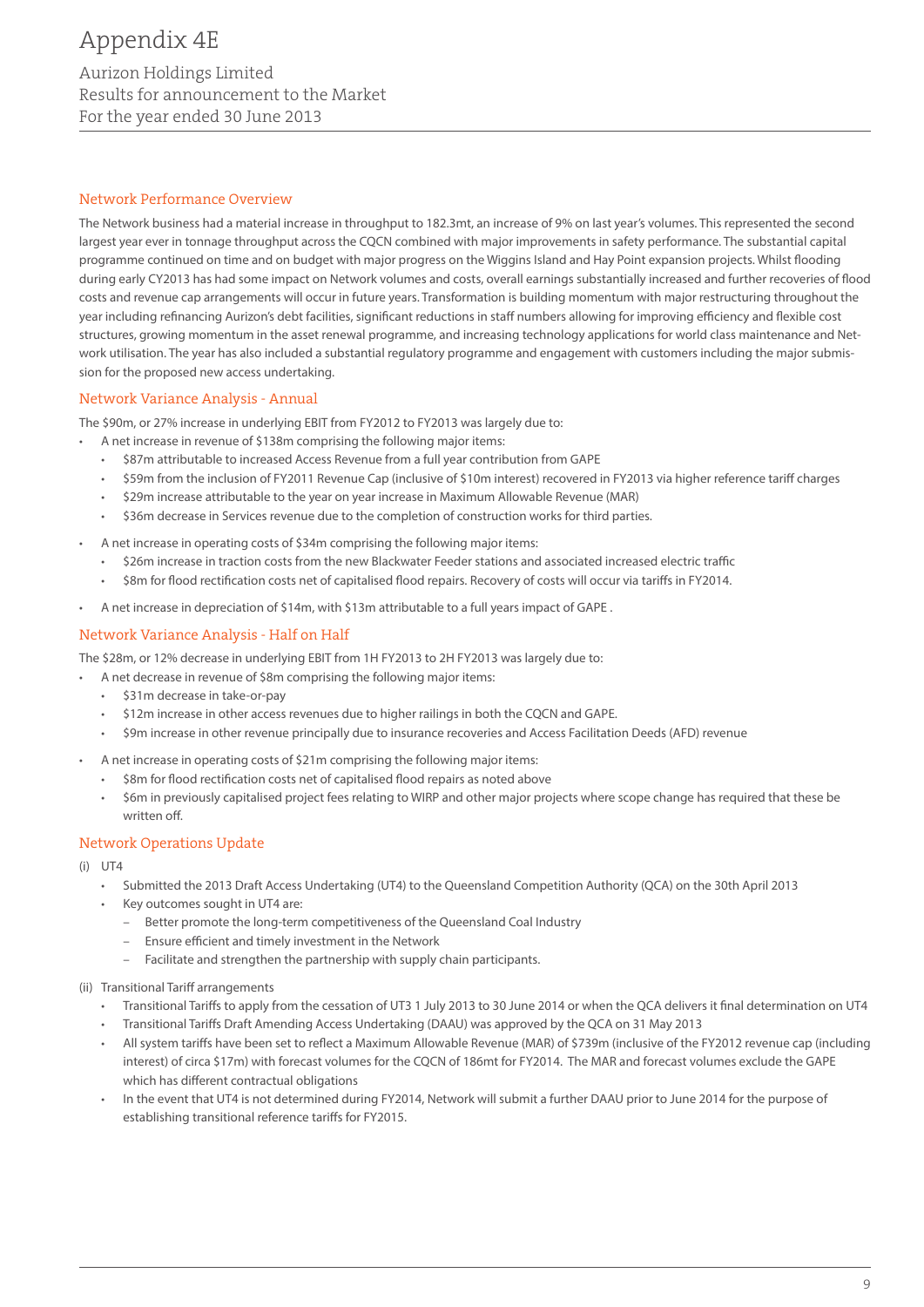(iii) Standard User Funding Agreements (SUFA)

- • SUFA enables customers to fund system expansions whilst substantiality reducing Aurizon Network's investment risks as the railway manager and owner of the Central Queensland Coal Network (CQCN)
- Significant industry and customer engagement has occurred with revised SUFA documentation reflecting agreement on all key outstanding issues with customers submitted in July 2013 to the QCA (2013 SUFA DAAU)
- • QCA's consideration of the 2013 SUFA DAAU began on 23 July 2013. Submissions on the DAAU are due by 30 August 2013.

(iv) AT5 Tariffs (Electrification)

- • On 24th April 2013 Aurizon Network submitted its second Draft Amending Access Undertaking for AT5. Significant consultation and collaboration has occurred with customers and the QCA
- Aurizon Network remains committed to achieving a satisfactory outcome to this issue which will provide clarity and investment certainty for Aurizon Network and above rail operators.

(v) Growth

Committed Project Status

- Wiggins Island Rail Project (WIRP)
	- WIRP is a project designed to link mines in the Southern Bowen Basin with new Wiggins Island Coal Export Terminal (WICET) at the Port of Gladstone currently under construction
	- • WIRP will increase the total capacity of the Moura and Blackwater systems by 27mtpa, an increase of approximately 30%
	- • As a result of the announced slippage in the commissioning date for the WICET Port Development, we are considering aligning the timing of infrastructure completion with customer current tonnage ramp up expectations
	- • WIRP is now expected to be fully commissioned in CY2015 with tonnes to ramp up from there.
- Goonyella System Expansion
	- Revised target of  $\sim$ \$130m expansion to the Goonyella System to enhance system capacity from 129mtpa to 140mtpa to align with the Hay Point Coal Terminal expansion operated by the BHP Billiton Mitsubishi Alliance
	- Project to be completed by June 2014 to align with the completion of the Hay Point Coal Terminal expansion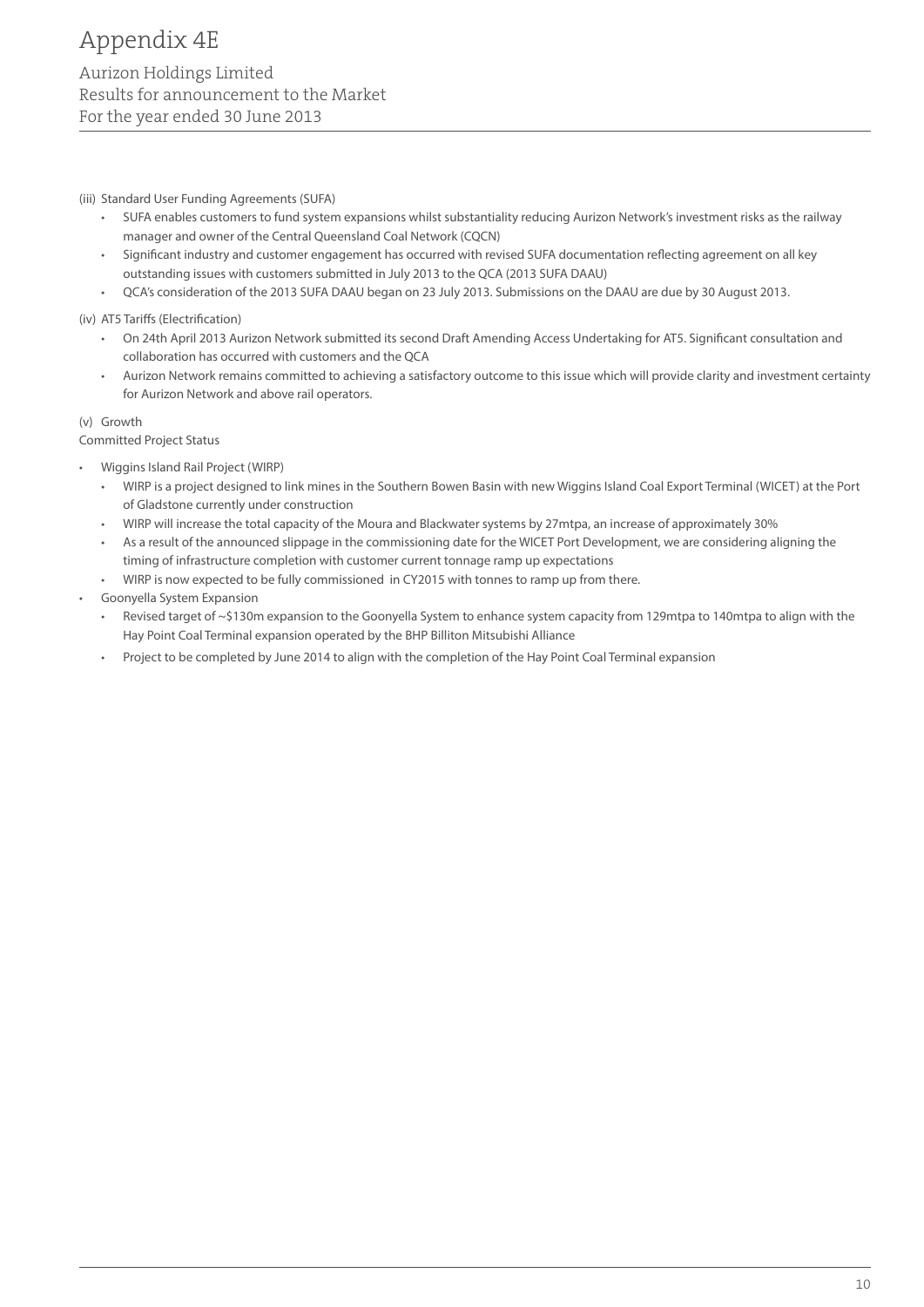## Coal

Aurizon's coal business is one of the world's largest rail transporters of coal from mine to port for export markets, hauling an average 531,000 tonnes a day. Aurizon provides a critical link in Australia's six major coal chain systems for the majority of Australia's coal producers. Our coal transport operation links mines in the Newlands, Goonyella, Blackwater, Moura and West Moreton systems in Queensland, and the Hunter Valley coal system in New South Wales, to domestic customers and coal export terminals.

#### Coal Financial Summary

| \$m\$                                         | FY2013         | FY2012         | Variance                  |
|-----------------------------------------------|----------------|----------------|---------------------------|
| <b>Total Revenue</b>                          | 1,863          | 1,772          | 5%                        |
| Above Rail<br>$\overline{\phantom{0}}$        | 1,079          | 1,026          | 5%                        |
| <b>Below Rail</b><br>$\overline{\phantom{0}}$ | 776            | 732            | 6%                        |
| Other<br>$\overline{\phantom{0}}$             | 8              | 14             | (43%)                     |
| Operating costs                               | (1, 369)       | (1, 339)       | (2%)                      |
| <b>EBITDA</b>                                 | 494            | 433            | 14%                       |
| <b>EBITDA</b> margin                          | 26.5%          | 24.4%          | 2.1ppt                    |
| Depreciation and amortisation expense         | (174)          | (176)          | $1\%$                     |
| <b>Underlying EBIT</b>                        | 320            | 257            | 25%                       |
| <b>Operating ratio</b>                        | 82.8%          | 85.5%          | 2.7ppt                    |
| \$m\$                                         | 2H<br>FY2013   | 1H<br>FY2013   | Variance<br>2H13 vs. 1H13 |
| <b>Total Revenue</b>                          | 934            | 929            | 1%                        |
| Above Rail<br>$\overline{\phantom{0}}$        | 539            | 540            | $0\%$                     |
| <b>Below Rail</b><br>$\overline{\phantom{0}}$ | 391            | 385            | 2%                        |
| Other<br>$\overline{\phantom{0}}$             | $\overline{4}$ | $\overline{4}$ | $0\%$                     |
| Operating costs                               | (668)          | (701)          | 5%                        |
| <b>EBITDA</b>                                 | 266            | 228            | 17%                       |
| <b>EBITDA</b> margin                          | 28.5%          | 24.6%          | 3.9ppt                    |
| Depreciation and amortisation expense         | (88)           | (86)           | (2%)                      |
| <b>Underlying EBIT</b>                        | 178            | 142            | 25%                       |
| <b>Operating ratio</b>                        | 80.9%          | 84.7%          | 3.8ppt                    |

#### Coal Operating Metrics

|                                      | 2HFY2013 | 1HFY2013 | <b>FY2013</b> | FY2012 |
|--------------------------------------|----------|----------|---------------|--------|
| <b>Total Tonnes hauled (million)</b> | 96.4     | 97.3     | 193.7         | 185.6  |
| - Oueensland                         | 77.4     | 78.4     | 155.8         | 151.7  |
| - NSW                                | 19.0     | 18.9     | 37.9          | 33.9   |
| <b>Total NTK (billion)</b>           | 21.7     | 21.9     | 43.6          | 41.9   |
| - Oueensland                         | 18.8     | 19.0     | 37.8          | 36.8   |
| - NSW                                | 2.9      | 2.9      | 5.8           | 5.1    |
| Total Revenue/NTK (\$/000 NTK)       | 43.0     | 42.4     | 42.7          | 42.3   |
| Above Rail Revenue/NTK (\$/000 NTK)  | 24.8     | 24.7     | 24.7          | 24.5   |
| Opex/NTK (\$/000 NTK)                | 34.8     | 35.9     | 35.4          | 36.2   |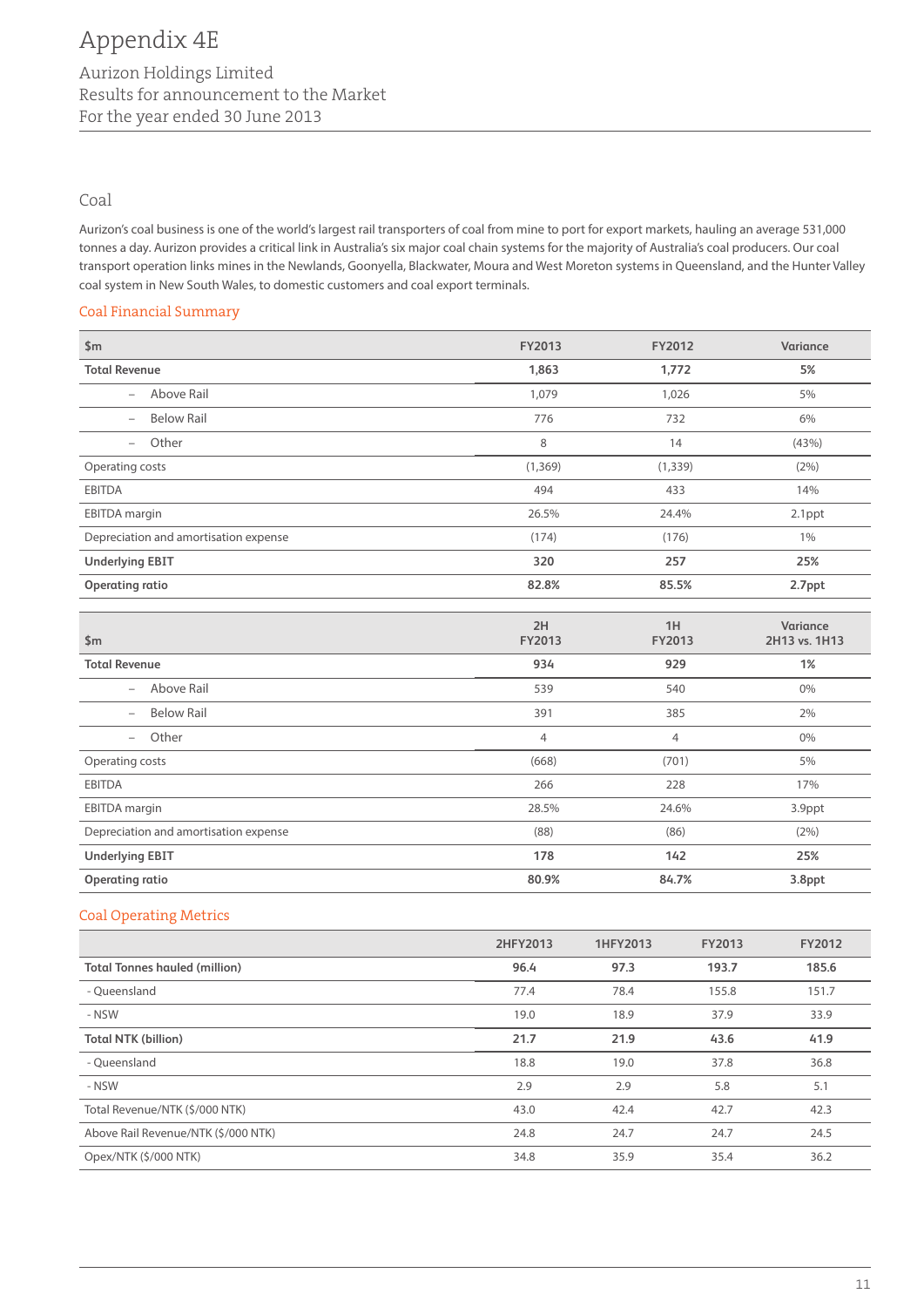#### Coal Performance Overview

The focus for Coal in FY2013 centred on recontracting the BMA, Rio and Glencore Xstrata coal contracts and securing growth tonnes from Whitehaven Coal's NSW and Gunnedah operations. Smaller contracts for Jellinbah, Ensham and Cockatoo Coal were succesfully negotiated early in FY2013. Throughout all these negotiations Aurizon adopted a more flexible approach and successfully contracted 100% of these tonnages (approx 120mtpa) under new form contracts.

In supporting a change to a customer focused operation, new tools and disciplines in key account management, pricing, market analysis and contract performance were embedded across the business. These foundation capabilities will contribute to the ongoing management of customers and contracts into the future. Customers acknowledged early improvements in Aurizon's performance with customer satisfaction in coal markets increasing on previous years.

In FY2013 coal haulage volumes were 193.7 million tonnes (up 4% on FY2012 of 185.6 million tonnes). This included increases of 3% and 12% respectively for Queensland and New South Wales.

The FY2013 volumes were however impacted by the full year effect of the loss of Anglo contract in 2012, flood-related interruptions in Queensland and volatile global demand. In January 2013 tropical ex-cyclone Oswald closed the Blackwater system for 12 days and the Moura system for 19 days. A major derailment occurred at Ambrose on 8 February 2013 impacting customer train services. Management focused on integrated system recovery to ensure maximum system capacity, which resulted in record tonnages in Blackwater and Goonyella systems in the second half. This includes initiatives such as the adjustment of North Coast Line train schedules to free up spare pathing capacity in Queensland coal systems.

Coal delivered \$47m in revenue quality benefits in FY2013 from improved rates and lower non pass-through below rail take-or-pay charges. Volumes hauled under new form contracts represented 42% of the total in FY2013, an increase from 38% in FY2012. This is reflected in the proportion of above rail revenue that is fixed which increased from 40% to 45%. Above rail revenue per NTK increased from \$24.5 per '000 NTK to \$24.7 per '000 NTK.

#### Coal Variance Analysis - Annual

The \$63m, or 25% increase in underlying EBIT from FY2012 to FY2013 was largely due to:

- A net increase in revenue of \$91m (5%) comprising the following major items:
	- \$53m increase in above rail revenue due to increased volumes and revenue quality benefits from an 18% increase in new form volumes hauled
	- \$44m net increase in below rail revenue due to increased volumes and below rail access tariffs in Queensland more than offsetting the decline in NSW access revenue (ARTC commenced direct charging below rail access to customers in January 2012). Also included in the net increase in below rail revenue is a \$19m year on year decrease in Network take-or-pay charges passed through to customers
	- A 4% increase in coal volumes from 185.6mt to 193.7mt:
		- Queensland tonnes increased 3% from 151.7mt to 155.8mt. Although there were volume disruptions in 1H FY2013 (industry industrial action) and 2H FY2013 (floods and a major derailment), these were offset by strong railings in the 4th quarter
		- NSW tonnes increased 12% from 33.9mt to 37.9mt due to higher mine production for customers under existing haulage contracts.
	- A 1% increase in revenue per NTK from \$42.3 per '000 NTK to \$42.7 per '000 NTK:
		- Above rail revenue per NTK increased 1% to \$24.7 per '000 NTK. One major customer on a legacy contract experienced significant volume growth which impacted growth in revenue per NTK. If we exclude this customer, growth was 3.2% for the year
		- Below rail revenue per NTK increased 2% to \$17.8 per '000 NTK
- A net increase in operating costs of \$30m comprising the following major items:
	- • \$78m increase in access charges due to higher access tariffs and increased volumes in Queensland, partially offsetting the decline in access charges in NSW due to ARTC direct charging customers for access
	- \$6m increase in fuel costs due to higher diesel volumes
	- \$15m decrease in labour costs reflecting benefits from the Voluntary Redundancy Program (VRP) offset by wage and on cost escalation
	- \$54m decrease in Network take-or-pay charges. This is due to increased volumes in Queensland this year resulting in take-or-pay only triggering for the Moura and Newlands systems. Last year, take-or-pay was triggered in all four CQCN systems including Blackwater and Goonyella. When incorporating the lower take-or-pay pass through revenue of \$20m noted above, the net improvement to EBIT this year is \$34m.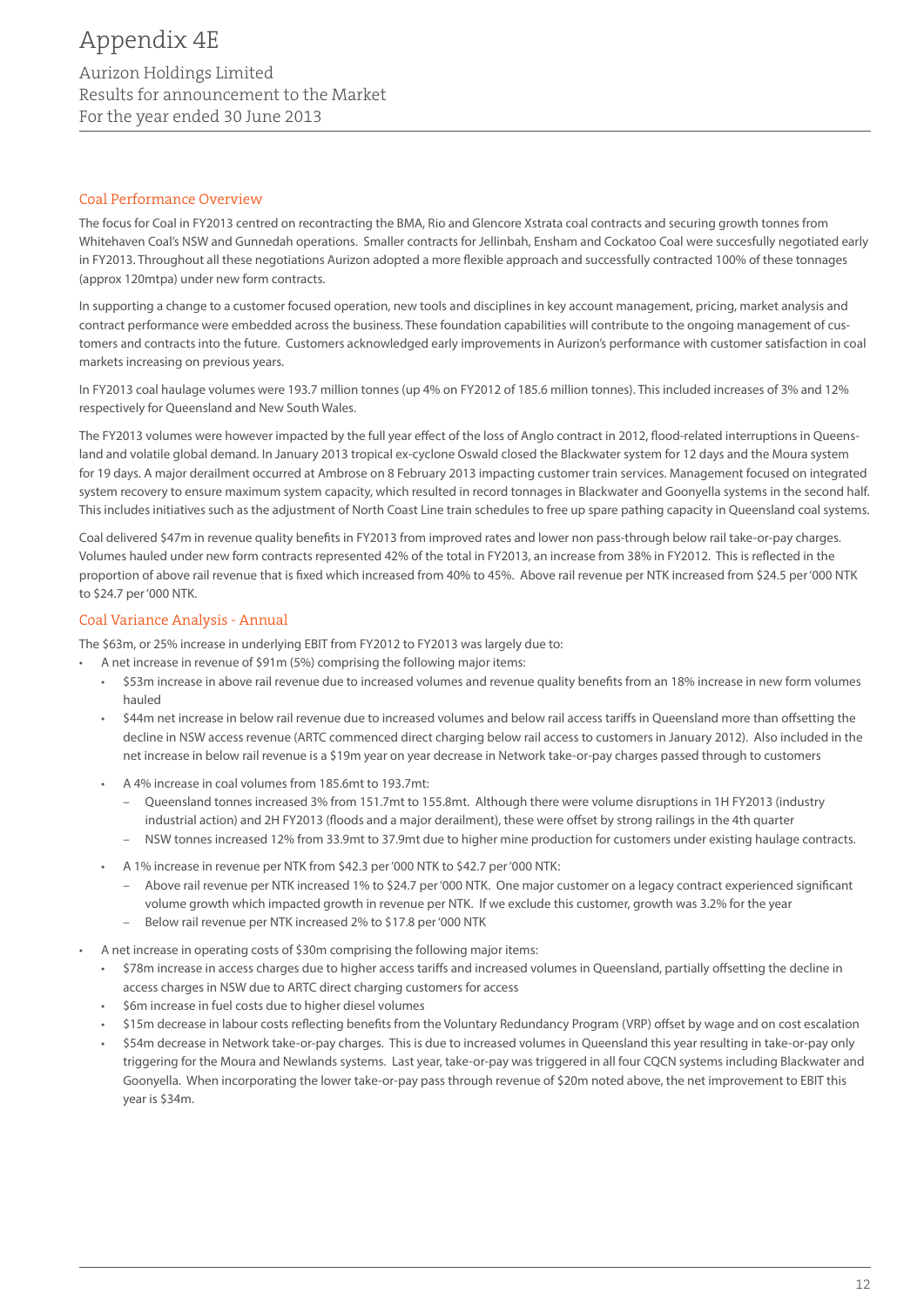#### Coal Variance Analysis - Half on Half

The \$36m, or 25% increase in underlying EBIT from 1H FY2013 to 2H FY2013 was largely due to:

- A net increase in revenue of \$5m
	- A net decrease in operating costs of \$33m comprising the following major items:
	- \$8m increase in access charges due to a change in the mix of haulage volumes across Queensland
	- \$6m decrease in labour costs which includes \$10m in benefits from labour efficiencies and the VRP partly offset by wage and on cost escalation
	- \$21m decrease in Network take-or-pay charges. At the end of 1H FY2013, it was estimated that take-or-pay would trigger in all four systems due to lower forecast volumes. Stronger railings especially in the fourth quarter resulted in take-or-pay only triggering in Moura and Newlands with a subsequent reduction in take-or-pay expense. The net improvement to EBIT is \$25m when incorporating the pass through revenue item.

#### Coal Operations Update

Operations delivered the increase in volumes whilst driving significant cost productivity and safety improvements across all corridors.

All of the major operational metrics showed improvement during the year, with employee productivity, measured as NTK/FTE, increasing 20% from FY2012. This increase was primarily due to the successful execution of a voluntary redundancy program during the year, and continued focus on employee productivity measures. Transformation initiatives around train consist design, integrated operating plan redesign, energy consumption, rollingstock maintenance and technology enabled operations continue to build momentum which will allow for improvements in asset and cost efficiency metrics in FY2014 and beyond.

The capital program continued to progress the final design for the Hexham Train Support Facility with commissioning expected in CY2014, capital requirement to support the Whitehaven contract, and prefeasibility analysis for the Central Queensland Above Rail program which is planning and implementing the above rail growth solution for stage 1 of the Wiggins Island Coal Export Terminal in Gladstone, Queensland.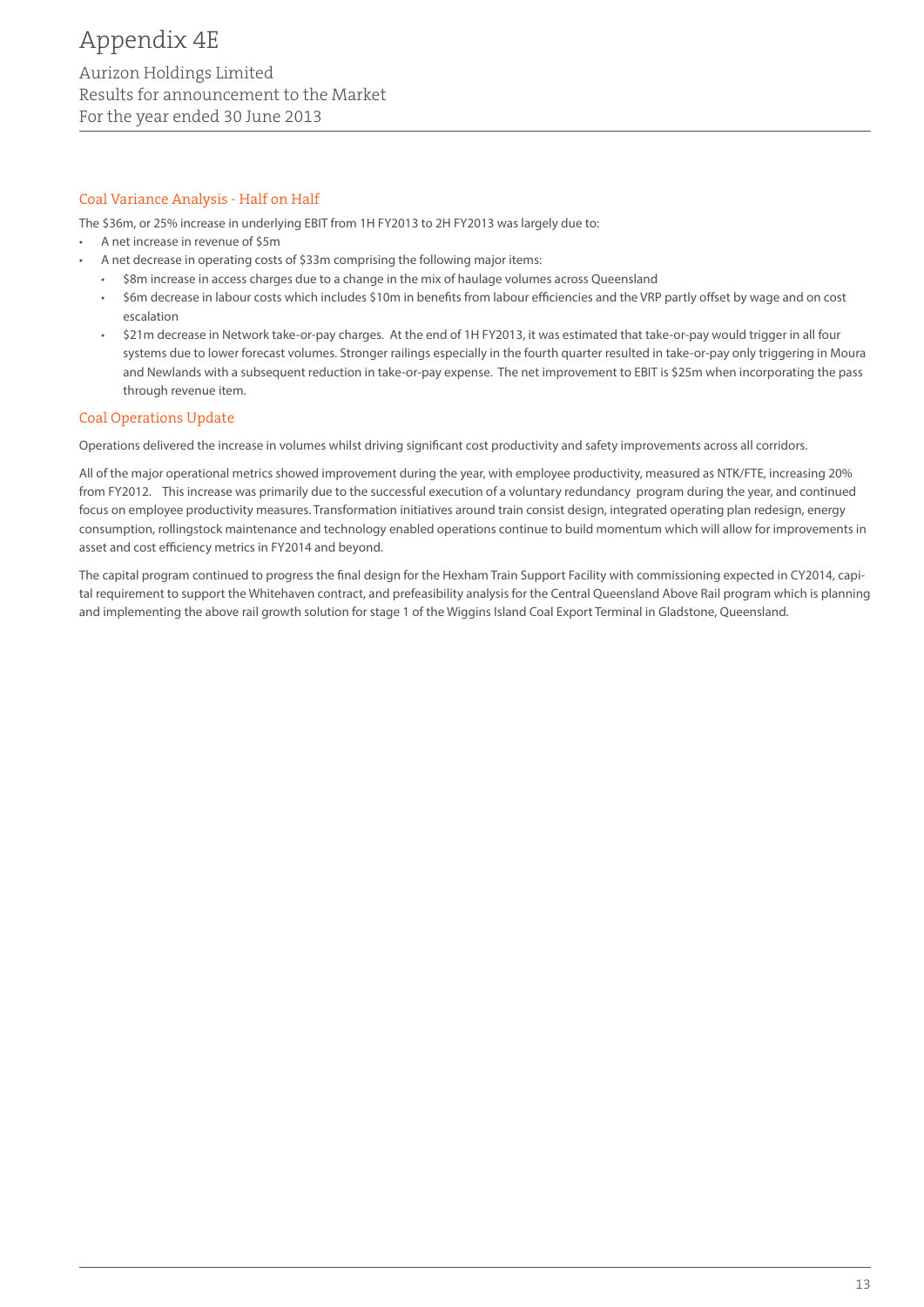#### Iron Ore

Aurizon is Australia's largest iron ore haulier outside of Western Australia's Pilbara region and has continued to grow the business rapidly from a base of 13.6mt in FY2012 to 24.7mt in FY2013. The expansion has been supported with significant increases in local employment and new investment in rollingstock and rail support facilities at Esperance and Geraldton.

#### Iron Ore Financial Summary

| \$m\$                               | <b>FY2013</b> | FY2012       | Variance                  |
|-------------------------------------|---------------|--------------|---------------------------|
| <b>Total Revenue</b>                | 357           | 197          | 81%                       |
| Operating costs                     | (223)         | (143)        | (56%)                     |
| <b>EBITDA</b>                       | 134           | 54           | 148%                      |
| <b>EBITDA</b> margin                | 37.5%         | 27.2%        | $10.3$ ppt                |
| Depreciation & amortisation         | (37)          | (22)         | (68%)                     |
| <b>Underlying EBIT</b>              | 97            | 32           | 203%                      |
| <b>Operating ratio</b>              | 72.8%         | 83.8%        | 11.0 <sub>ppt</sub>       |
|                                     |               |              |                           |
| \$m\$                               | 2H<br>FY2013  | 1H<br>FY2013 | Variance<br>2H13 vs. 1H13 |
|                                     |               |              |                           |
| <b>Total Revenue</b>                | 189           | 168          | 13%                       |
| Operating costs                     | (118)         | (105)        | (12%)                     |
| <b>EBITDA</b>                       | 71            | 63           | 13%                       |
| <b>EBITDA Margin</b>                | 37.6%         | 37.5%        | $0.1$ ppt                 |
| Depreciation & amortisation expense | (19)          | (18)         | (6%)                      |
| Underlying EBIT (\$m)               | 52            | 45           | 16%                       |
| <b>Operating Ratio</b>              | 72.5%         | 73.2%        | 0.7ppt                    |

#### Iron Ore Operating metrics

|                           | 2HFY2013 | 1HFY2013 | FY2013 | FY2012 |
|---------------------------|----------|----------|--------|--------|
| Tonnages hauled (million) | 14.1     | 10.6     | 24.7   | 13.6   |
| NTK (billion)             | 5.5      | 4.8      | 10.3   | 6.7    |
| Revenue/NTK (\$/000 NTK)  | 34.4     | 35.0     | 34.7   | 29.4   |
| Opex/NTK (\$/000 NTK)     | 24.9     | 25.6     | 25.2   | 24.6   |

### Iron Ore Performance Overview

The significant growth in revenue for the year (\$160m or 81%) was driven by an 82% increase in volumes hauled. Although all customers experienced growth during the year, nearly half of the growth came from Karara whose magnetite mine was ramping up to full capacity by the end of the year. The Iron Ore customers are as follows:

- Karara 8.8mtpa contract operational January 2012
- Cliffs 11.5mtpa contract operational February 2012
- • Mount Gibson 3.0mtpa Extension Hill contract commenced December 2011. 3.0mtpa Tallering Peak contract will cease July 2014
- Mineral Resources 4.2mtpa contract operational October 2011

#### Iron Ore Variance Analysis - Annual

The \$65m, or 203% increase in underlying EBIT from FY2012 to FY2013 was due to:

- • A net increase in revenue of \$160m principally driven by an 82% increase in volumes from 13.6mt to 24.7mt due to the ramp up in mine volumes. This will continue in FY2014 as we move towards the current contracted volume of 30mtpa.
	- • An 18% increase in revenue per NTK from \$29.4 per '000 NTK to \$34.7 per '000 NTK reflecting improved revenue quality.
- A net increase in operating costs of \$80m reflecting the increase in costs to support the increase in volumes. Opex per NTK increased from \$24.6 per '000 NTK to \$25.2 per '000 NTK.
- A net increase in depreciation of \$15m reflecting the growth in assets associated with the ramp up of volumes.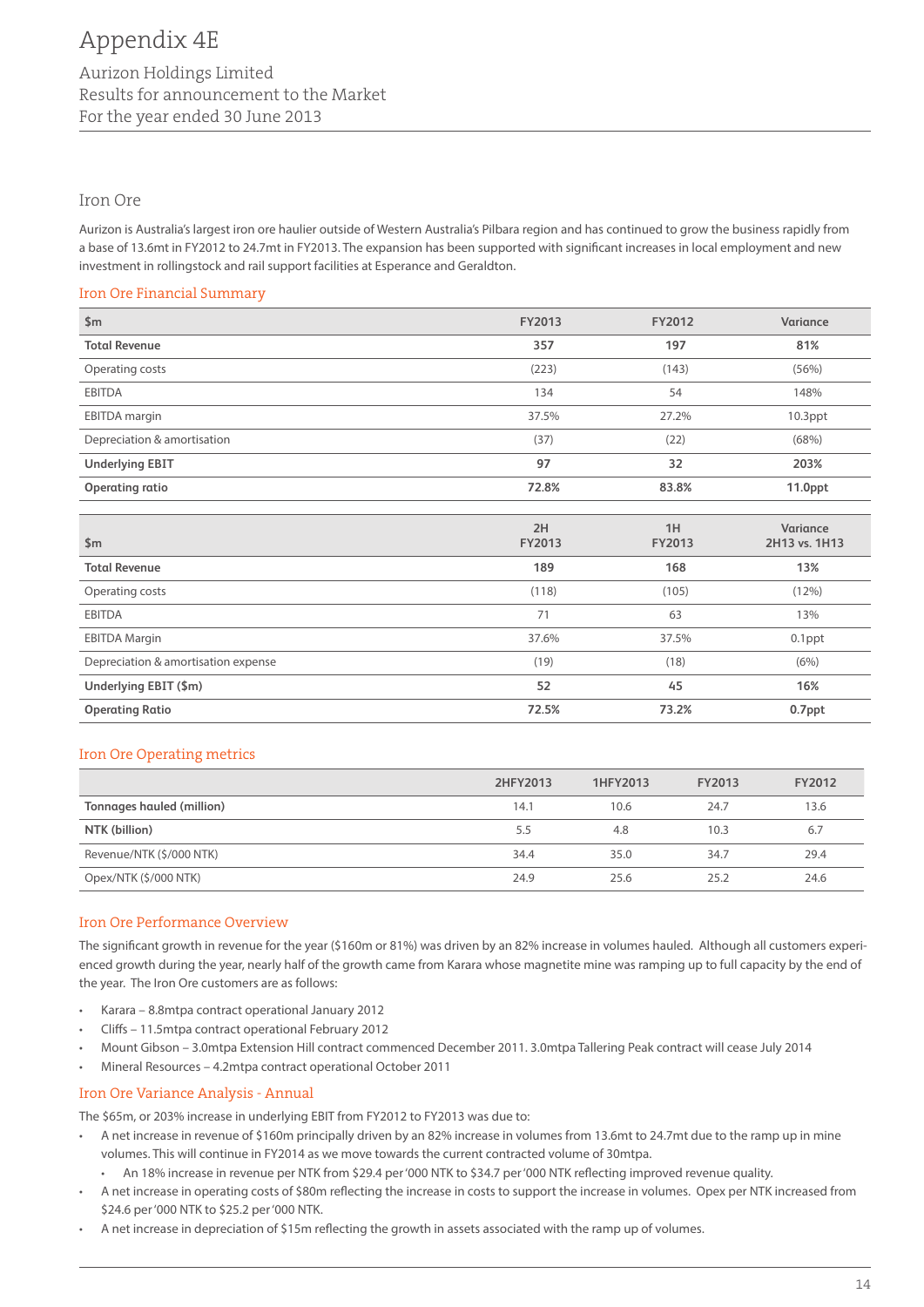#### Iron Ore Variance Analysis - Half on Half

The \$7m, or 16% increase in underlying EBIT from 1H FY2013 to 2H FY2013 was due to:

- • A net increase in revenue of \$21m principally driven by an 33% increase in volumes from 10.6mt to 14.1mt
	- • A 2% decrease in revenue per NTK from \$35.0 per '000 NTK to \$34.4 per '000 NTK reflecting the high level of fixed revenue on lower volumes in 1H FY2013
- • A net increase in operating costs of \$13m reflecting the investment associated with the volume increase. Opex per NTK decreased from \$25.6 per '000 NTK to \$24.9 per '000 NTK given operating costs increased ahead of the volume ramp up in 1H FY2013 with volumes now operating near contracted capacity.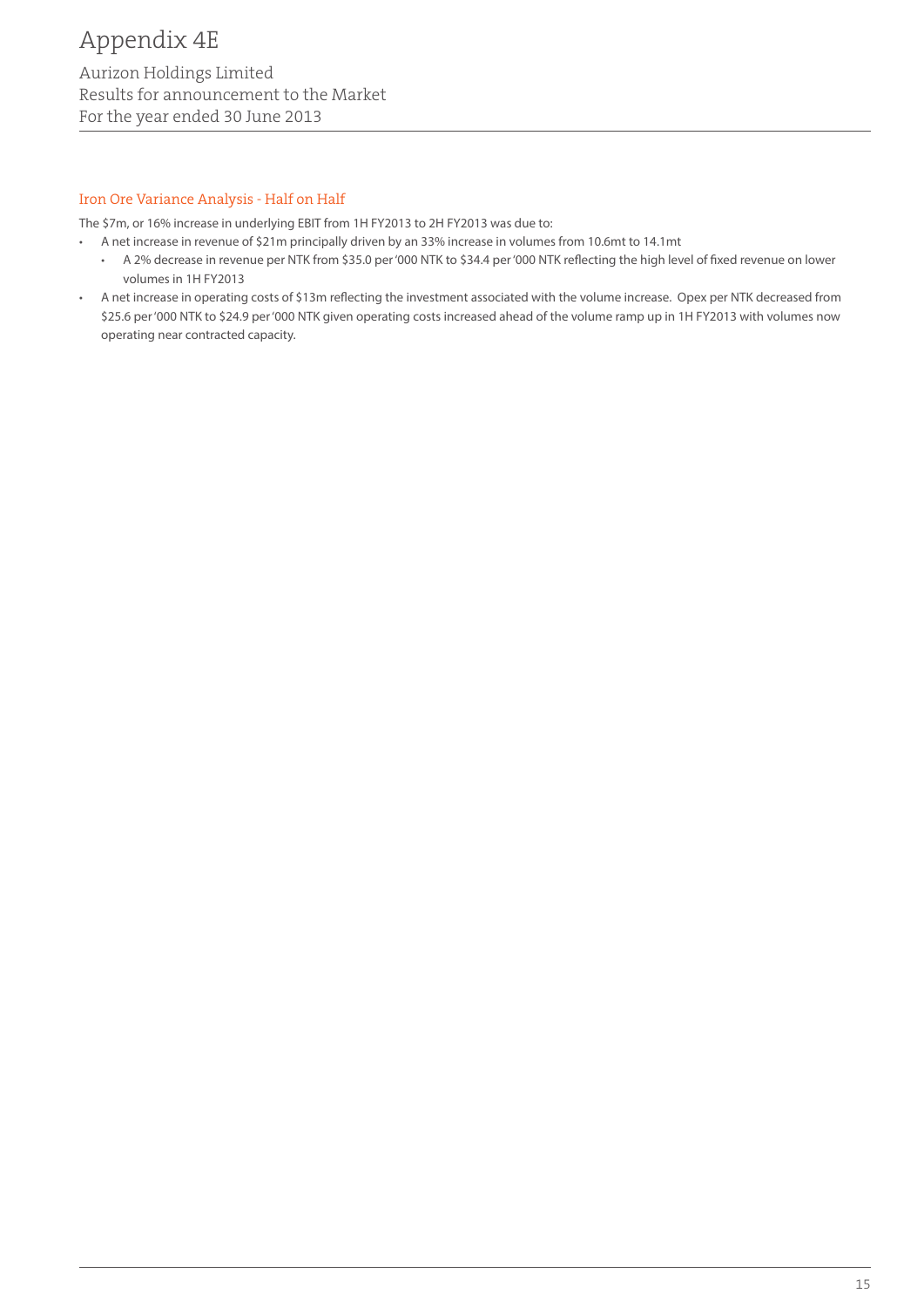# Freight

Aurizon's freight business supports a range of customers nationally for bulk minerals and commodities, agricultural products, mining and industrial inputs, and general and containerised freight. Due to the growth in the Iron Ore business, the results have been separated from the Freight segment and reported individually for the first time.

#### Freight Financial Summary

| \$m\$                       | FY2013  | FY2012  | Variance              |
|-----------------------------|---------|---------|-----------------------|
| <b>Total Revenue</b>        | 1,082   | 1,173   | (8%)                  |
| Operating costs             | (1,002) | (1,054) | 5%                    |
| <b>EBITDA</b>               | 80      | 119     | (33%)                 |
| <b>EBITDA</b> margin        | 7.4%    | 10.1%   | $(2.7$ ppt $)$        |
| Depreciation & amortisation | (57)    | (51)    | (12%)                 |
| <b>Underlying EBIT</b>      | 23      | 68      | (66%)                 |
| Operating ratio             | 97.9%   | 94.2%   | (3.7 <sub>ppt</sub> ) |

| \$m\$                               | 2H<br><b>FY2013</b> | 1H<br><b>FY2013</b> | Variance<br>2H13 vs. 1H13 |
|-------------------------------------|---------------------|---------------------|---------------------------|
| <b>Total Revenue</b>                | 516                 | 566                 | (9%)                      |
| Operating costs                     | (468)               | (534)               | 12%                       |
| <b>EBITDA</b>                       | 48                  | 32                  | 50%                       |
| <b>EBITDA Margin</b>                | 9.3%                | 5.6%                | 3.7ppt                    |
| Depreciation & amortisation expense | (30)                | (27)                | $(11\%)$                  |
| <b>Underlying EBIT</b>              | 18                  | 5                   | 260%                      |
| <b>Operating Ratio</b>              | 96.5%               | 99.1%               | 2.6ppt                    |

#### Freight Operating metrics

|                           | 2HFY2013 | 1HFY2013 | FY2013 | FY2012 |
|---------------------------|----------|----------|--------|--------|
| Tonnages hauled (million) | 23.4     | 25.9     | 49.3   | 53.0   |
| NTK (billion)             | 6.4      | 6.8      | 13.2   | 14.3   |
| Revenue/NTK (\$/000 NTK)  | 80.6     | 83.2     | 82.0   | 82.0   |
| Opex/NTK (\$/000 NTK)     | 77.8     | 82.5     | 80.2   | 77.3   |

#### Freight Performance Overview

In FY2013, the business transported 49.3mt of freight compared to 53.0mt in the prior year. This represented a decrease of 7 per cent. The key driver of the reduction was the loss of the grain haulage contract in Western Australia.

The overall Intermodal market conditions were flat with many customers trading below FY2012 levels. Notwithstanding the flat market, Aurizon's Intermodal business has experienced strong interest in its service offering and has secured contracts totalling over \$50m in new revenue during FY2013. Key new customers include SCA, Australian Paper, Pepsico, SCT, Rosslyn Hill and Hannan. In addition to this new business, a further contracted revenue pipeline of approximately \$60m was under negotiation as at 30 June 2013.

Aurizon's Intermodal business has focused on becoming a niche operator focusing on long haul, linehaul solutions and creating value as a credible alternative service provider. To become competitive, operational efficiencies and productivity improvements have been a key focus to make up for small market share.

The Bulk business has driven a number of cost initiatives in the year, including redesign of operational rosters, rationalisaton of the wagon depot and a 75% reduction in Avon depot following loss of the grain contract.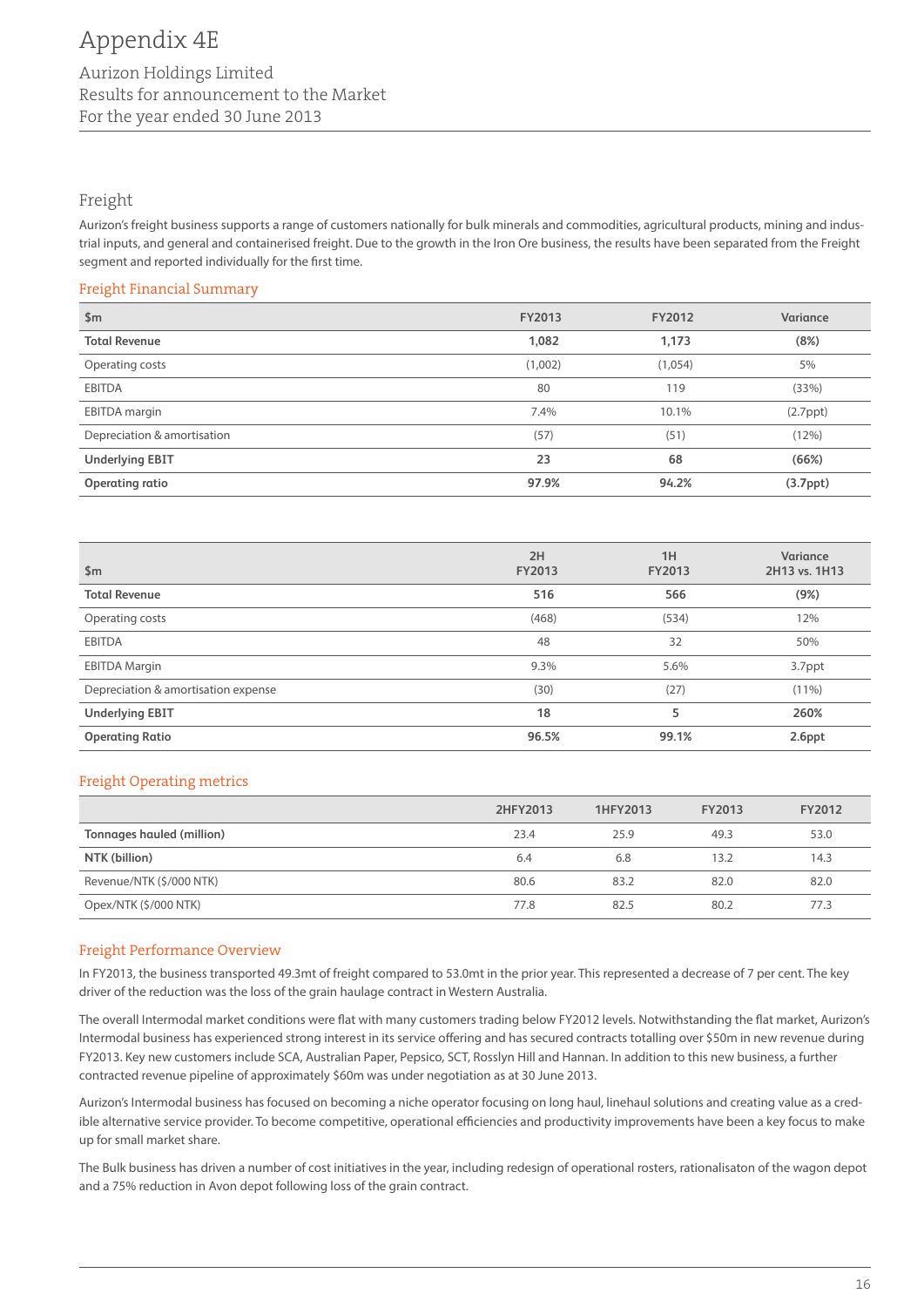#### Freight Variance Analysis - Annual

The \$45m, or 66% decrease in underlying EBIT from FY2012 to FY2013 was largely due to:

- A net decrease in revenue of \$91m comprised of the following major items:
- \$56m impact from the loss of the CBH grain contract in October 2012
- \$31m decrease in revenue associated with the Transport Services Contract (TSC) with the Queensland Government. This is due to lower base payments of \$17m reflecting the amended contract that took effect 1 January 2013 and a year on year decrease of \$14m in additional payments as two years of payments were accrued in FY2012 compared to only one this year.
- A net decrease in operating costs of \$52m (5%) comprised of the following major items:
	- • \$11m decrease in labour costs which includes \$38m benefit from the VRP which was partly offset by wage and on cost escalation
	- \$6m decrease in fuel costs due to lower volumes
	- \$22m decrease in access charges principally from the end of the CBH grain contract in October 2012
	- \$14m decrease in rollingstock maintenance principally from lower volumes.
- \$6m or 12% increase in depreciation
	- • Reflects the investment in replacement locomotives for Intermodal.

#### Freight Variance Analysis - Half on Half

The \$13m, or 260% increase in underlying EBIT from 1H FY2013 to 2H FY2013 was due to:

- A net decrease in revenue of \$50m comprised of the following major items:
	- • \$12m impact from the loss the CBH grain contract in October 2012
	- • \$21m impact from lower base and bonus payments for TSC
	- • \$22m impact in Intermodal from floods and lower volumes.
- A net decrease in operating costs of \$66m comprised of the following major items:
	- Reductions in fuel (\$6m), access (\$7m), and rollingstock maintenance (\$8m) reflecting lower volumes following the loss of the CBH contract and lower Intermodal volumes
	- \$5m decrease in labour costs principally due to the VRP
	- The remainder of the cost reduction principally relates to a change in the way centralised overheads have been allocated from 1H FY2013 to 2H FY2013. This is to reflect the increase in volumes and operating costs in Iron Ore relative to Freight now that they are disclosed separately.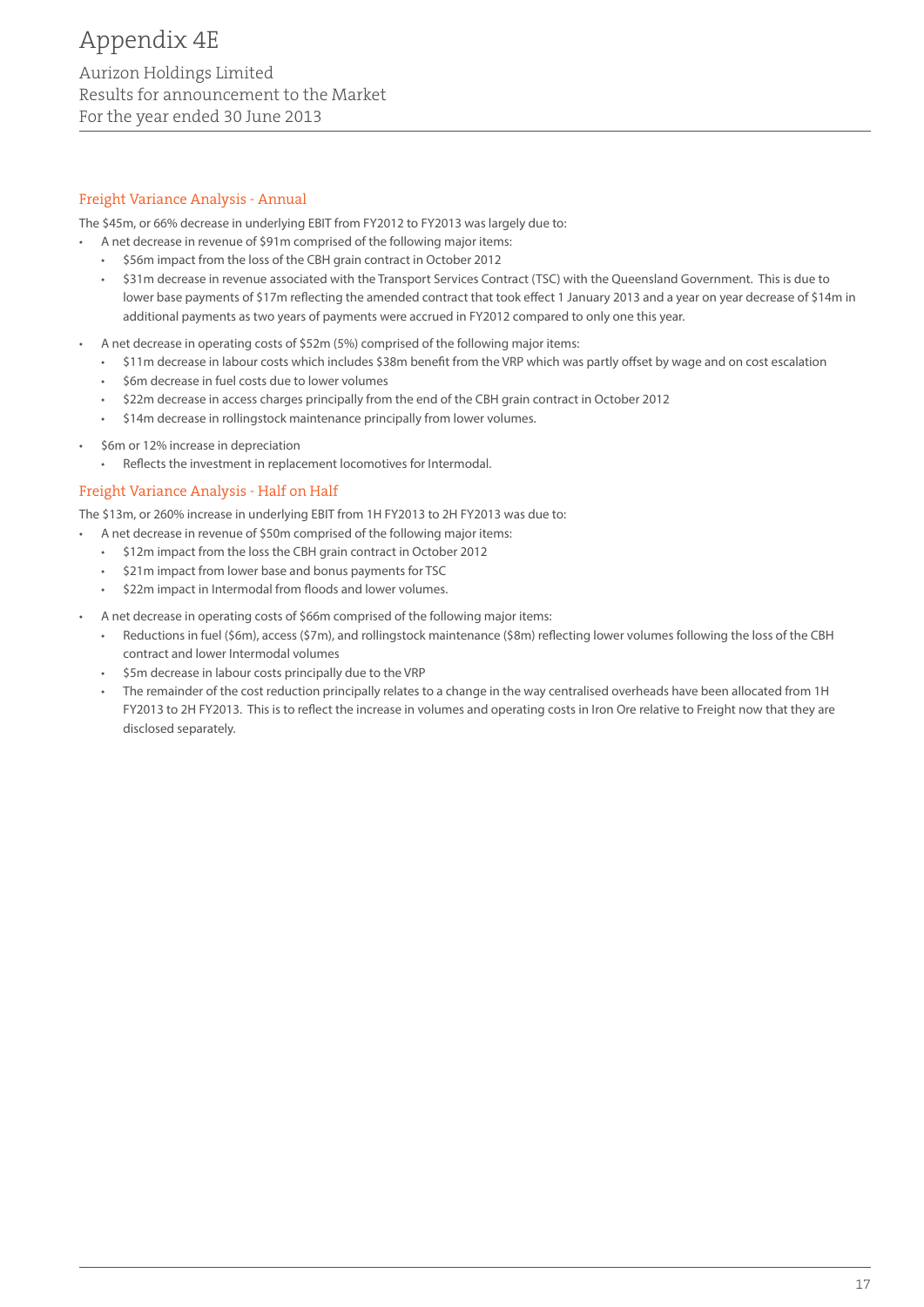# **OTHER**

#### Safety

A strong commitment to safety is across all of Aurizon's footprint has ensured continues improvement in our safety performance. Our safety goal of ZEROHARM means no injuries to anyone, ever.

Between June 2009 and 30 June 2013, Aurizon has achieved a 92% reduction in Lost Time Injury Frequency Rate (LTIFR) (0.95) and an 89% reduction in Medically Treated Injury Frequency Rate (MTIFR) (4.90). These results demonstrate Aurizon's transformational journey to become an organisation in which safety is a core value and intrinsic in all of its decision making.

FY2013 saw several new safety initiatives introduced through the Trackside Safety, Road Safety, Isolation and Lockout, Derailment Prevention, and Signals Pass at Danger (SPADs) communities of competence. As a result of these initiatives, Aurizon has achieved a 42% improvement in the running line derailment rate and 20% improvement in the running line SPAD rate.

Aurizon has allocated approximately \$15m to upgrade passive level crossings to boom gates and/or flashing lights on the Central Queensland Coal Network as part of a continuous improvement program.

Aurizon and the Department of Transport an Main Roads officially opened a new road overpass which will allow for the closure of two high risk level crossings at Gracemere in Queensland. The company contributed \$10m towards the \$50m overpass. The new Gracemere overpass improves the safety of motorists and helps protect our train drivers who use the crossings.

*Key company safety milestones include:*

- **Queensland** 
	- • Service Delivery Coal Markets achieved an LTI & MTI free year
	- • Network Worksite Protection Mackay achieved an LTI free year
	- Workshops Rollingstock Maintenance achieved an LTI free year
	- Network Track and Civil Construction Mackay are more than 900 days LTI-free.
- • New South Wales
	- • Service Delivery Coal New South Wales one LTI in the past five years.
- Victoria
	- • Intermodal Rail Operations more than five years LTI-free
	- • Intermodal Logistics more than 820 days LTI-Free.
- • WA
	- • Iron Ore Esperance more than 1,100 days LTI-free and more than 850 days MTI-free.

#### Senior Management Changes

- There were a number of changes in the senior management team during FY2013:
	- • Alex Kummant commenced 8 October 2012 as EVP Strategy
	- Mike Franczak commenced 3 April 2013 as EVP Operations
		- Both Mike and Alex have joined Aurizon after many years in North American railroads and major industrial enterprises and bring global experience and an international perspective as well as much capability to the Company
	- • Keith Neate was appointed EVP & Chief Financial Officer on 8 April 2013 having previously been Head of Finance for the Coal business since August 2011
- On 19 August 2013, Lance Hockridge, MD & CEO, announced changes to his executive leadership team as part of Aurizon's transformation program. Changes are:
	- Ken Lewsey (EVP Business Development) and Greg Robinson (EVP Business Sustainability) will be leaving Aurizon. There will now be seven direct reports versus nine
	- Mike Carter will move from the role of EVP Network to lead a new combined Strategy & Business Development function; and Alex Kummant will move from Strategy to become the new EVP Network. The transition to occur over the coming months.

#### Enterprise Agreement Update

Between now and the end of CY2014, Aurizon will be negotiating 18 of its 19 functioning Enterprise Agreements (EAs) which cover approximately 88% of its workforce.

The 14 Queensland agreements, last negotiated in 2010, cover approximately 6,000 staff represented by 6 unions, have over 900 classification points and hundreds of allowances & disability payments expire on 31 December 2013.

- Aurizon's goals are for:
	- Fewer and simpler EAs that are easier to interpret and less costly to manage
	- Fair, competitive and commercially sustainable EAs that support employees and support the goals of the Company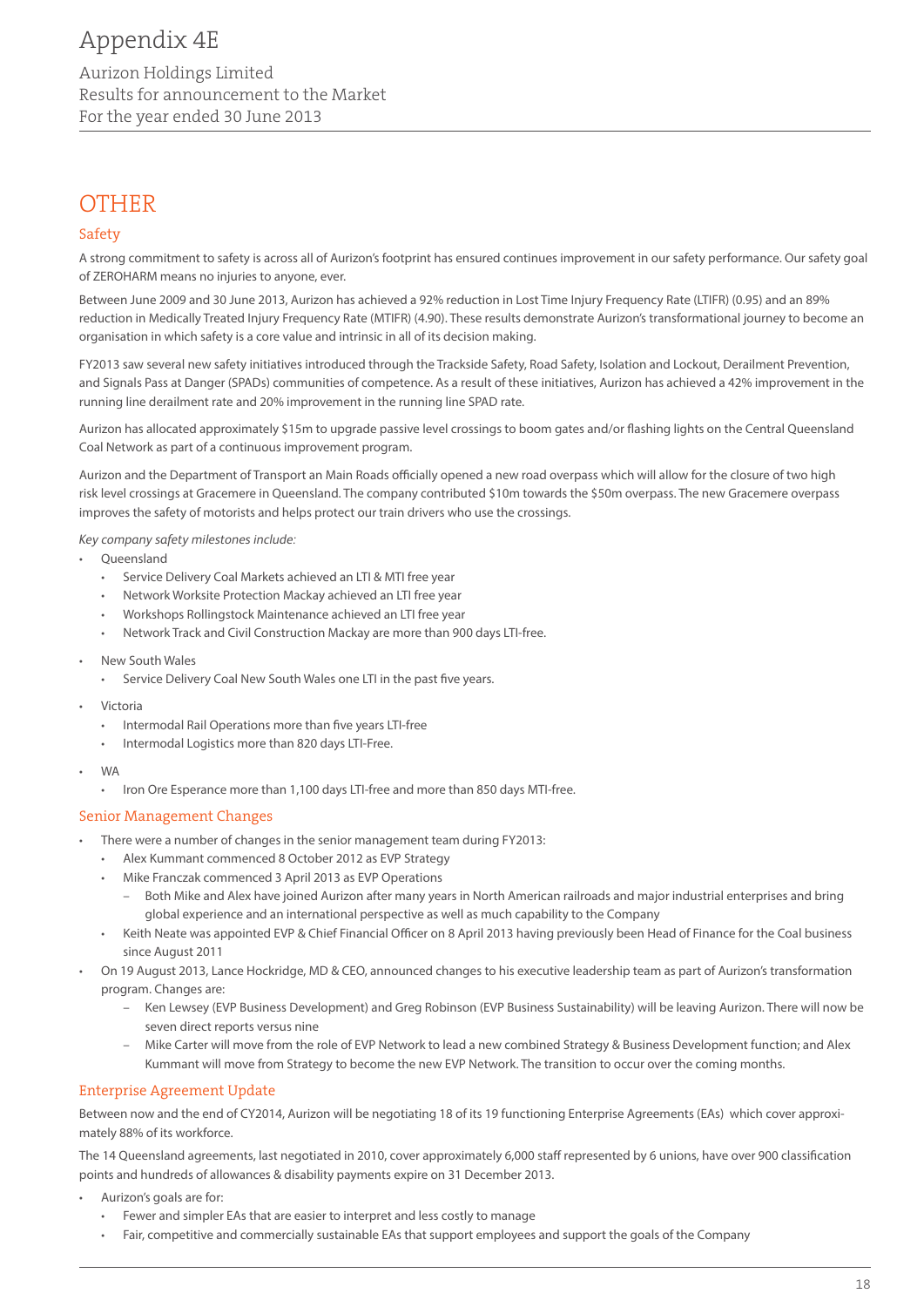- EAs that support more flexible work arrangements that allow us to adapt and respond quickly and effectively to customer needs so we provide a consistently better service than our competitors
- Bargaining commenced on 29 April 2013 and Aurizon aims to have the new EAs in place before the end of the CY2013.

#### Environment

Aurizon's commitment to environmental sustainability is crucial to its corporate identity and business activities. The aim is to minimise the environmental impact of our operations. The company's Environmental Policy reinforces its commitment across the enterprise and provides guidance to its operational activities and services regarding continual environmental improvement.

This year marks our inaugural participation in the Carbon Disclosure Project (CDP)—an independent not-for-profit organisation that compiles corporate climate change information for the investor community. Participation in the CDP will improve our transparency around climate change performance and demonstrate to our key stakeholders that we are serious about our climate change impacts and opportunities.

Aurizon, along with the industry partners in Queensland have collaborated to implement a Coal Dust Management Plan. This involves the addition of spray stations with dust suppressing chemicals, known as "veneers", to reduce coal dust produced from moving wagons. Aurizon has installed 12 veneering stations to service 13 mines in Central Queensland and provides monitoring reports to the Department of Environment, Heritage and Protection (DEHP) to demonstrate results of the veneering stations.

Aurizon has taken significant steps towards securing in excess of 290 hectares of vegetation for active rehabilitation and conservation purposes as part of its commitment to offset clearing activities associated with some of its major construction projects. The process involves active engagement with rural landholders and the department of Natural Resources and Mines, and will act to conserve endangered ecological communities listed under both Commonwealth and State legislation in addition to habitat for threatened fauna species.

#### Our Communities

Aurizon strives to build and maintain long-term relationships with the local communities in which it operates. We are an active member of the local community, because we know the backbone of our industry is based in regional, and rural towns across Australia.

The Community Giving Fund which was launched in 2011, now supports over 100 charities in regional and rural Australia. The Giving Fund focuses on three areas: health and well-being, community safety, and education. Aurizon also supports the Heart Foundation and the Wesley Research Institute. These initiatives raise awareness within communities about cardiovascular disease, and help reduce the number of cardiovascular related deaths per year.

In January 2013, Queensland communities were again battered by severe weather, affecting several business regions. To assist with recovery and rebuilding, Aurizon donated \$150,000 to the Australian Red Cross.

#### **Diversity**

Aurizon has a Diversity Policy which sets out its objectives and reporting practices. The measurable objectives for gender diversity, agreed by Aurizon Holdings Board for FY2012- 2013, are set out below along with the outcomes by the end of FY2013.

| Goals for 2013 Diversity                                 | <b>Outcomes</b>                              |
|----------------------------------------------------------|----------------------------------------------|
| At least one female Director at all times                | 22% (2/9) of the Board are female            |
| Minimum of 15% females in the Management Leadership Team | 21% of Management Leadership Team are female |
| 25% of future graduates to be female                     | 40% of graduate intake are female            |

The Aurizon Diversity Council continues to guide strategies and sponsor initiatives to create a more inclusive and innovative culture – one that aligns to our Aurizon Diversity Policy and supports our strategic objectives. Some of these initiatives include Diversity Action Plans which identify key actions the leadership team are committed to achieving in several aspects of work, a strategic plan to focus on Aboriginal and Torres Strait Islander initiatives which will strengthen community connections and increase indigenous employment in Aurizon, and the inaugural Aurizon Women's Conference.

Regional/Interstate Women's forums are held twice a year to focus on specific issues impacting Aurizon women. Aurizon also connects with women from local Women's Refuges, Resource Centres and Women Advisory Councils.

Aurizon's first Workplace Equality Gender report was submitted to the Federal government for the reporting period 1 April 2012 – 31 March 2013.